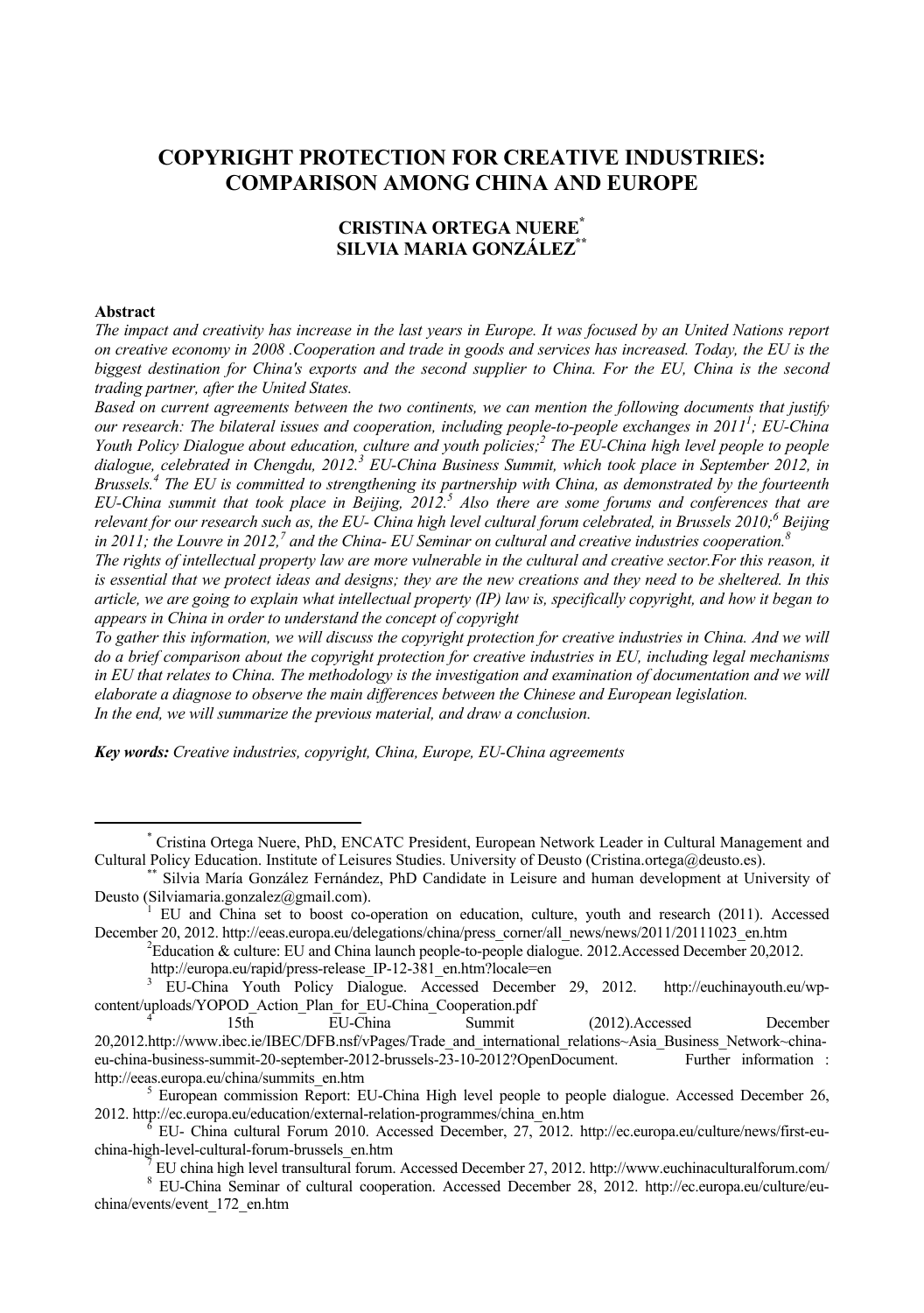### **Introduction**

Few economic sectors have research as much economic potential in China and the EU as the cultural and creative industries. ( CCIs) have over the past few years. China is leading Asia in the development of a creative economy. Its cultural sector contributes to 2.45% of Chinese GDP, rising 6.4% higher than the growth of the general economy. European CCIs are worth 2.6% of the EU´s GDP and generate 654 billion  $\epsilon$  in 2003, much more than the car manufacturing industry. <sup>9</sup> We can say that copyright in the creative markets is "the soul" of the creation to prevent plagiarism. It is the incentive for the creation. And it is for that, there is a local and global trade through the copyright mechanism, the piracy has a huge impact on these industries, and that is why copyright is a necessary tool to protect the profits of these industries. Europe believes that with the directives, regulations, rules, and normative that protects designs and copyright law, the piracy could decrease in a near future and the talent will rise again. <sup>10</sup>The European Union admits it has cost the creative industry over 185 billion Euros in employment alone in 2008, that's why the observatory of counterfeiting and piracy created in Europe has offered a competition called "hands off my design."11

This article will explain the impact of copyright law in the creative industries between China and the European Union and the opportunities for trade and exchange among both continents. The importance of this topic is on the agenda of many international organizations. (UNESCO,<sup>12</sup> WTO<sup>13</sup>,  $\text{UNCTAD}^{14}$ ,  $\text{WIFO}^{15}$ ). The procedure of the methodology consists in content analysis of the Chinese legislation and the main differences in the Chinese and European legislation concerning copyright in the creative and cultural industries. Also we will support the analysis in the main organizations and treaties that exist in both continents that are important for this topic. For example; The UNCTAD is his 2008 report on the creative economy has mention:

*"It has the potential to generate income, jobs and export earnings while at the same time promoting social inclusion, cultural diversity and human development. This is what the emerging creative economy has already begun to do as a leading component of economic growth, employment, trade, innovation and social cohesion in most advanced economies. The creative economy also seems to be a feasible option for developing countries"*16 "

Policies must therefore be designed to support all forms of innovation, not only technological innovation. Specific approaches may also be needed for innovative services with high growth potential, particularly in the cultural and creative industries".<sup>1718</sup>

 $\frac{1}{\sqrt{9}}$  KEA."China EU creative industries mapping. December 2010." Accesed January 23, 2013. http://www.keanet.eu/report/china%20eu%20mapping%20exec%20sum%20english.pdf.<br><sup>10</sup> European Patent office report. "Scenarios for the future".2007.22-30,106

<sup>110.</sup>http://www.marcasepatentes.pt/files/collections/pt\_PT/1/178/EPO%20Scenarios%20For%20The%20Future.pdf 11 "Intellectual property rights : Winners of "Hands off my Design. Accessed on January 01,

<sup>2013.</sup>http://europa.eu/rapid/pressReleasesAction.do?reference=IP/12/93&format=HTML&aged=0&languge=en&guiL anguage=en, 12 United Nations,Educational, Scientic andCultural Organization. (UNESCO). More information available on

UNESCO report 2009. What is and what it does. Accessed January 03,

<sup>2013.</sup>http://unesdoc.unesco.org/images/0014/001473/147330s.pdf<br>
<sup>13</sup> Word trade Organization. (WTO). Accessed January 03, 2013.More information available on<br>
http://www.wto.org/english/thewto e/whatis e/who we are e.htm

<sup>&</sup>lt;sup>14</sup> United Nations conference on trade and development. (UNCTAD). Accessed January 03, 2013. More information available on : http://unctad.org/en/Pages/Home.aspx

 $15$  Intelectual Property Organization. (WIPO): Accessed on January 03, 2013. More information available on: http://www.wipo.int/about-wipo/en/ 16 UNCTAD (Conferencia de las Naciones Unidas sobre Comercio y Desarrollo) 2008, *Creative Economy:* 

*Report 2008*, New York, ONU. Accessed February 18,2013.http://unctad.org/en/Pages/Publications/Creative-Economy-Report-(Series).aspx. 17 European Commission . Europe 2020 Flagship Initiative Innovation Union, Brussels, 6.10.2010, COM

<sup>(2010) 546</sup> final. 2010.18.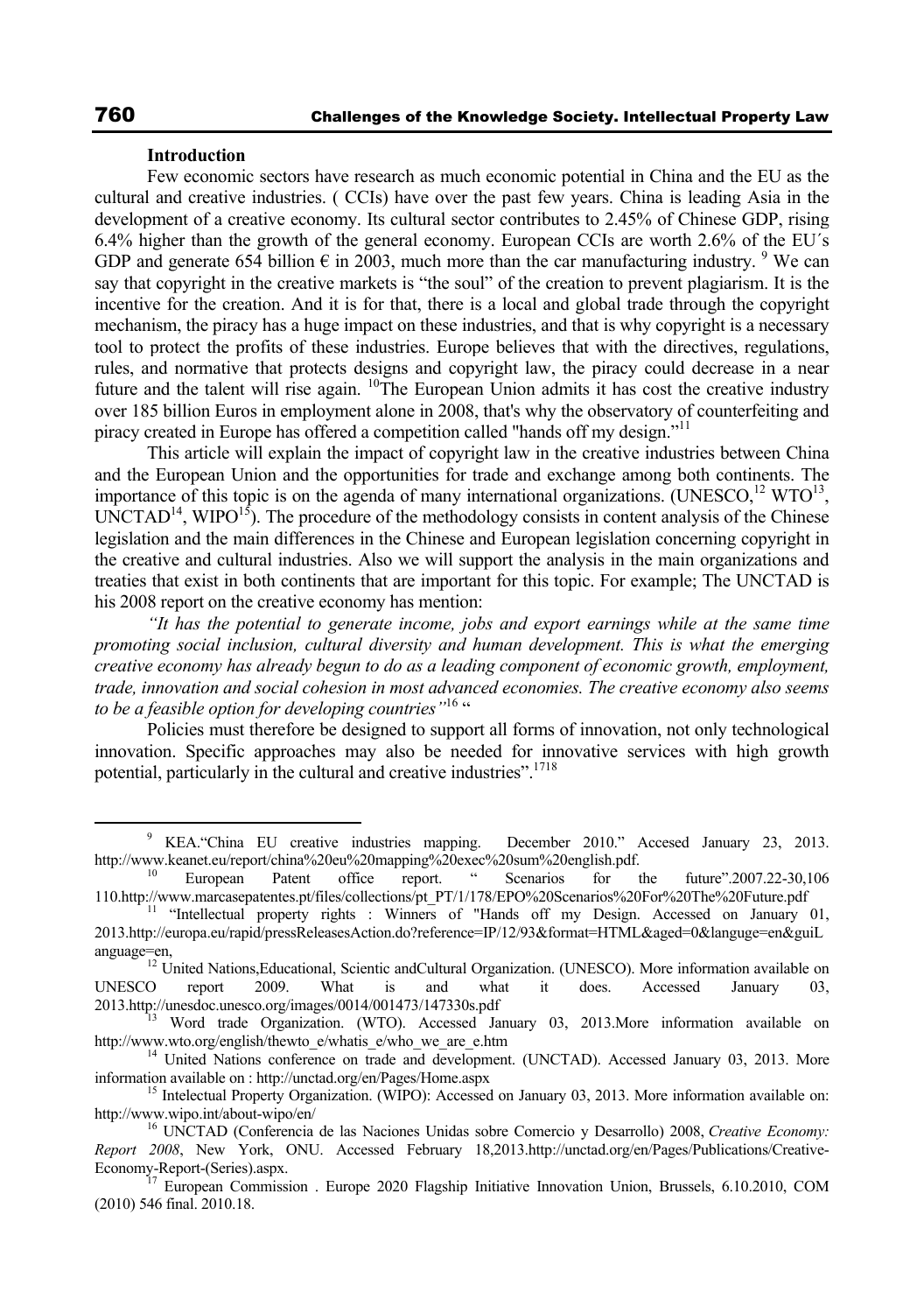### **Is the role of copyright important for the development and exchange in the creative and cultural industries (ICC)?**

In April 2012, the commission has written a report "policy handbook"<sup>19</sup> in which notes the importance that creative and cultural industries have in the world economy. It says: "Cultural and creative industries are in a strategic position to promote smart, sustainable and inclusive growth in all EU regions and cities, and thus contribute fully to the Europe 2020 Strategy, which is the EU's growth strategy for the coming decade".20

The copyright has experienced a process of harmonization worldwide through the Berne Convention, which is now coordinated by WIPO that negotiates with international treaties. For example; the diplomatic conference on the protection of audiovisual performances, in  $2011$ <sup>21</sup>

 China has developed his copyright system since the adhesion of the WIPO in 1980. Currently, China is leading the market. In the last two parts of this paper we will explain the importance of the creative industries in China and Europe and why copyright is so important for both in the commerce. China is as potential future second worldwide in  $2017^{22}$ , it will be very important for trade and development of creative industries. China has moved to design in china to create in China, and there are many opportunities for business between China and Europe.<sup>2324</sup>

#### **Creating opportunities in the creative industries sector between China and Europe:**

Copyright is a part of intellectual property (IP) law. Intellectual property law refers to some of the rights related to ideas and innovations. Most countries agree that some inventions and creative works must be protected in a legal form. This is because the vast majority of workers and owners should be entitled to receive some benefit from the fruits of their labor. If they are guaranteed protection, they maintain incentives to innovate, otherwise creativity is discouraged. For this reason, IP law is divided into two big branches, industrial property and *copyright*.25

Since the adhesion of the P.R China to the World Intellectual Property Organization (WIPO) in 1980 and the entry in the World Trade Organization (WTO) in 2001, the protection of intellectual property rights (IPR) has been an issue of rising importance for new legislation.26Also the Agreement on Trade Related Intellectual Property Rights 1994 (TRIPS) and the Berne Convention on Literary and Artistic Works of 1886 has helped china to increase the cooperation abroad.<sup>2728</sup>

<sup>&</sup>lt;sup>18</sup> We remember the creative industries concept. The world cultural industry refers to those industries that combine the creation, production and marketing of creative content that is tangible and cultural by nature. These contents are usually protected by copyright, and may take the form of a good or service. The ideas and designs need to be sheltered; it is for that the copyright concept is important for this industry. We can mention the UNESCO : Understanding creative Industries report: pp 3.

http://portal.unesco.org/culture/es/files/30297/11942616973cultural\_stat\_EN.pdf/cultural\_stat\_EN.pdf<br><sup>19</sup> EC (2012), Working Group of EU Members States Experts, *Policy Handbook*, Brussels, April<br>2012.Accessed February 29,

<sup>&</sup>lt;sup>20</sup> Ibid., p. 3.<br><sup>21</sup> Diplomatic conference on the protection of Audiovisual performances. (2012). Accessed on February 18, 2013. http://www.wipo.int/meetings/en/details.jsp?meeting id=25602

 $^{22}$ Chamber of commerce and industry of the Russian federation report. China to become world's biggest economy. February,11, 2013. Accessed February 25, 2013. http://eng.tpp-inform.ru/princple\_theme/845.html <sup>23</sup> Creative Industries in China. Opportunities for business. Uk trade& investment report. London. 2008.

Accessed February 25, 2013. http://www.cbbc.org/guide/downloads/uktilondon\_creative 24 Dr Zhen Ye. Wales- China Creative industries forum. Mega trends in China's creative industries report.

<sup>2009.</sup> http://waleschinacreativeindustries.net/wp-content/uploads/DrZhenYepaper1.pdf

<sup>25</sup> Xhu, Yuquan. Concise Chinese law. Beijing, China Law Press 2007,81.<br><sup>26</sup> Zhang, Yuwing; Gebhardt Inmanuel. Chinese intellectual property law. Comparative cases studies part 2. Department of treaty and law. Volume V Ministry of commerce PRC advisory service to the legal reform is china..( 1997). 102-103<br> $^{27}$  Montgomery, Lucy; Fitzgerald, Brian F. "Copyright and the Creative Industries in China". International

Journal of Cultural Studies 9(3) (2006): 407-418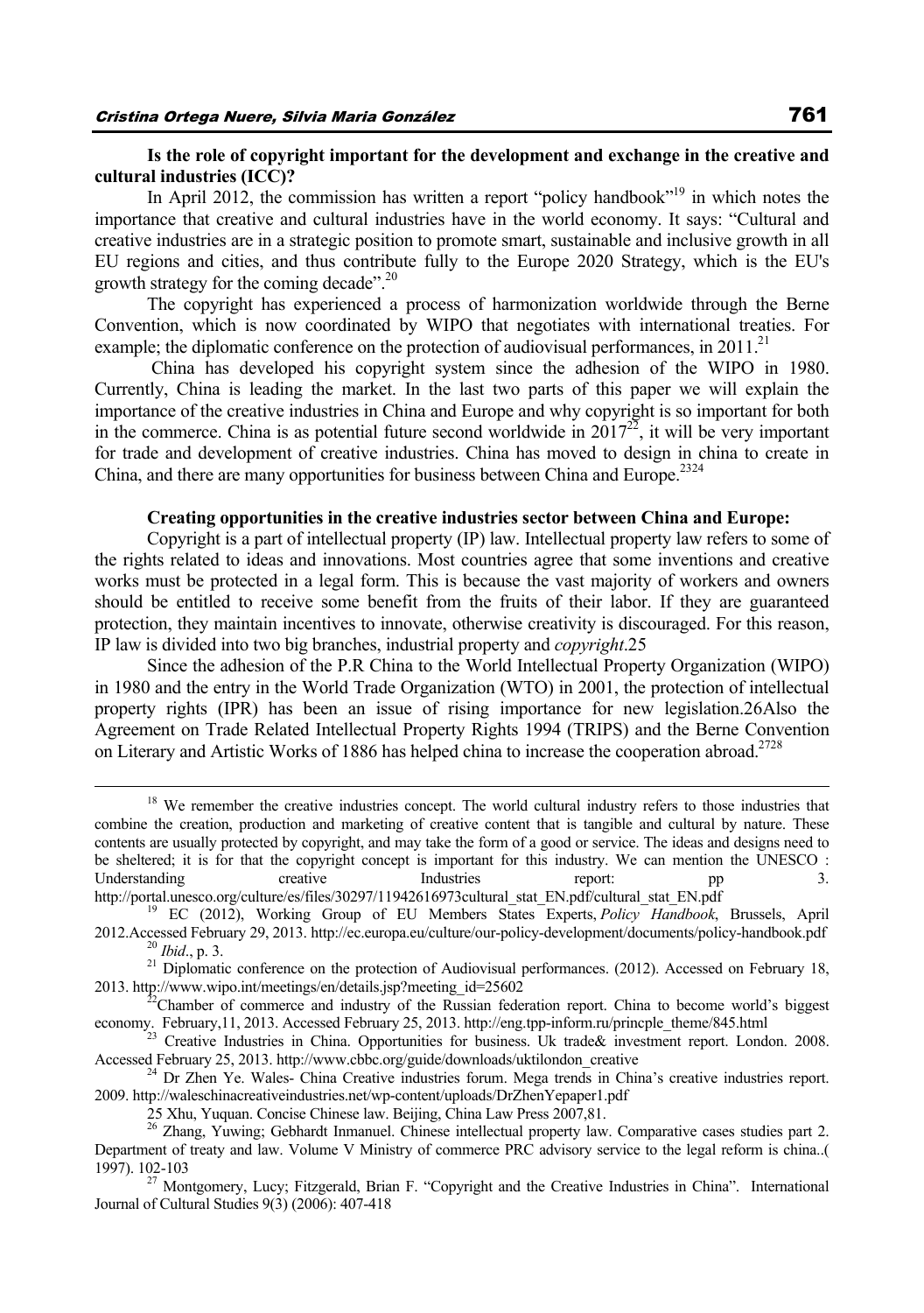Trade in copyright between the P.R China and other countries are increasing rapidly and therefore require protection on both national and international levels. With the international trade in copyright growing at an annual rate of 50% during the period between 1994 and 1999 and continuing to grow, copyright protection requires new legislation to keep up with technical developments, such as through the use of the internet. In spite of the described development, Chinese Copyright Law (hereinafter *CCL*) was amended in October 2001 for the first time. The revision mainly incorporated the necessary changes due to the accession of the PRC to the WTO and the requirements of the Accession Protocol.

In Feb. 2010, *CCL* was revised for the second time and went into effect on Apr.1, 2010. Notably, the amendment to Article 4 contained in the *CCL* ( 2nd Revision ) was adopted primarily in response to recent findings by a WTO panel that China's denial of copyright protection of certain censored works was inconsistent with its TRIPs Agreement obligations.29 Copyright protection is now extended to all "works," without regard to restrictions on publication and distribution that are imposed by PRC authorities under other laws and regulations (these restrictions are unaffected by the amendments).

In 2006, the council of international Affairs and External Relations in Brussels, (Council 2771), had begun searching solutions of global problems and China played a key role, The EU and China have important commitments and responsibilities whose base is the United Nations.

The Council welcomes the agreement reached in September 2006 to set up negotiations with China as a Partnership and they have signed a cooperation Agreement. This agreement began to cover all aspects of bilateral relations, including the strengthening of the agreements between the two continents, supports dialogue, cooperation and integration in East Asia considering that this agreement could promote stability and prosperity and that will lead to further progress towards resolving territorial disputes in the region. The cooperation with China aimed at strengthening stability in East Asia, including through multilateral mechanisms such as the Regional Forum of the Association of Southeast Asian Nations (ASEAN) and the Asia-Europe Meeting (ASEM), and the role of China as a country host the seventh summit ASEM7. On that date the Council recognizes that trade and economic relations are an increasingly important element between the EU and China. It is very probable that the extraordinary growth of exports, imports and Chinese investment in recent years continue to occur in the immediate future. This represents both a challenge and an opportunity. The challenge for the EU, and for China, is to manage and deepen relationships on a sustainable, predictable, and balanced. The best way to overcome this challenge is the association, through cooperation and common standards and mutual agreements.

Currently, in the creative industries sector China and Europe has signed so many action plans in 2012. For example: EU-China Youth Policy Dialogue in Chengdu, 23 of February of 2012<sup>30</sup>. Furthermore, China and Europe has agreed an EU-China high-level people-to-people dialogue in 2012, in Beijing $3<sup>1</sup>$ . EU diplomatic relations with China were established in 1975 and are governed by the 1985.<sup>32</sup> On the other hand, EU-China trade and cooperation agreement and seven other legally binding agreements were reached on those years. China has emerged as the world's third economy,

<sup>&</sup>lt;sup>28</sup> The original version of the Berne Convention for the Protection of Literary and Artistic Works dates from

<sup>1886.&</sup>lt;br><sup>29</sup> See *Report of the Panel China C* "Measures affecting the protection and enforcement of intellectual<br>13. 2012. 1 Accessed December 13. 2012. property rights." WT/DS362/R *.*(2009). 41 Accessed December 13, 2012.

http://www.worldtradelaw.net/reports/wtopanels/china-iprights(panel).pdf<br>
<sup>30</sup> Education & culture: EU and China launch people-to-people dialogue. 2012.Accessed December 20,2012.<br>
http://europa.eu/rapid/press-release IP-12

Eu- China high level people to people dialogue 2012. Accessed December, 20, 2012. http://ec.europa.eu/education/external-relation-programmes/china\_en.htm <sup>32</sup> W. John Morgan& Tujnman, Albert. "Europe and China: a new era of cultural contact and cooperation in

education." European Journal of Education,Vol. 44, No. 1. (2009) 1-142.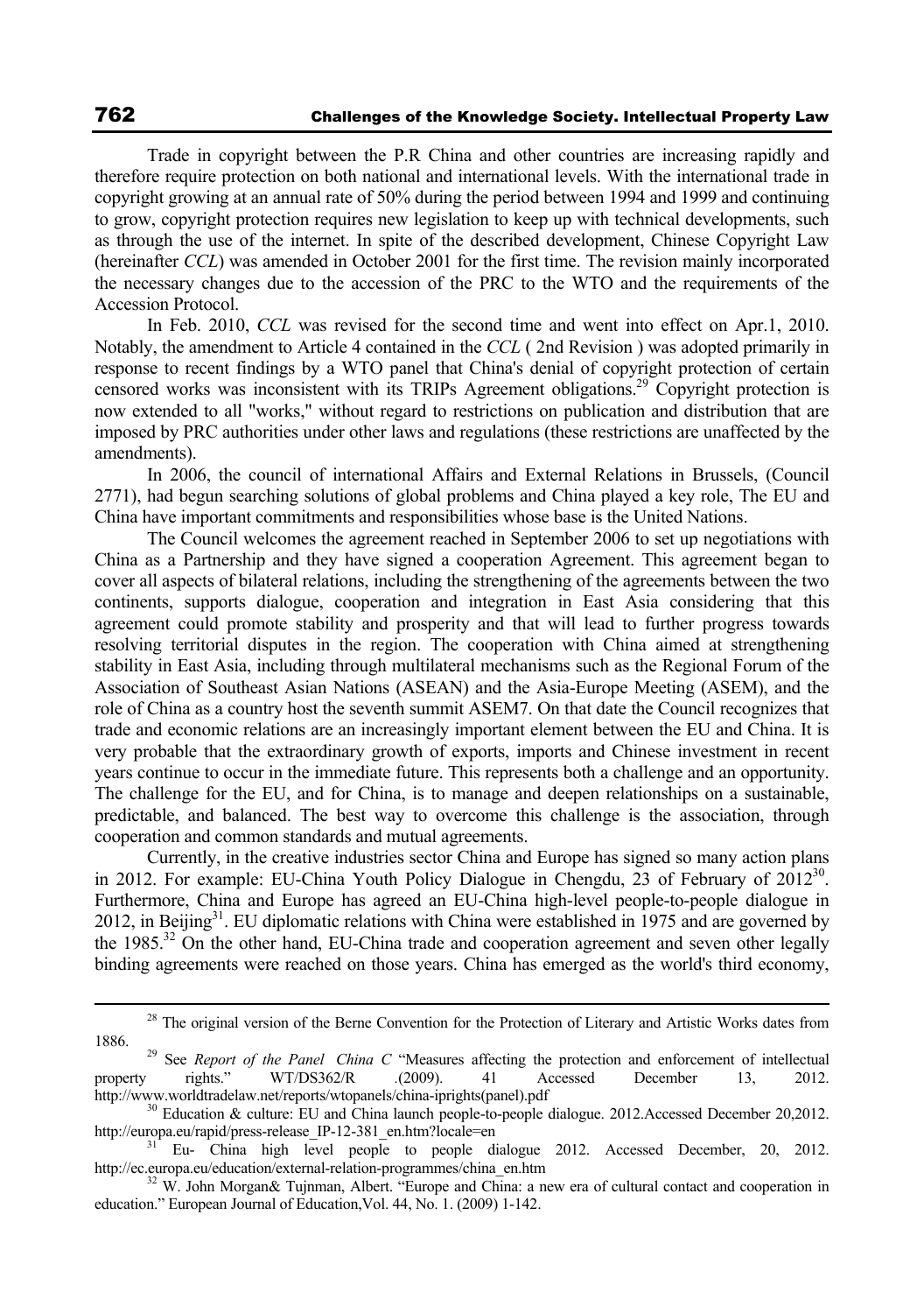after the EU and the US, the biggest exporter in the global economy, and an increasingly important political power. EU-China trade has risen dramatically in the last decades. The EU remains China's biggest trading partner while China is now close to becoming the EU's largest trading partner as well $^{33}$ 

Also, on December 19, 2012, China-Central and Eastern Europe Cooperation Secretariat held its annual meeting in Diaoyutai State Guesthouse in Beijing. At the meeting, progress that has been made in cooperation between China and Central and Eastern European countries was reviewed and plans made for the Secretariat's work in  $2013^{34}$ .

We have to mention as well that Europe and China has signed in 2012 many cultural agreements and forums and seminars in which copyright has a relevant part. For example, the "High level cultural forum" and  $3<sup>rd</sup>$  edition that took place in Beijing in November to cooperate in culture.<sup>35</sup>

### **The history and prospect of China's Copyright Law**

Since the late 1980's China has taken major steps in the legislation improving its copyright law. The Chinese desire to open their doors to trade in order to encourage foreign direct investment.

There was no copyright norm in Chinese feudal history. Copyright was a purely western concept that was introduced in China in the 20th century under pressure from the western countries. On the other hand, the concept of copyright is contrary to the Chinese and Confucius culture, and is contradictory with the Marxist socialist ideology.36 Chinese law always encourages the society over the interests of individuals.

China has one of the most distinct and deep philosophies, which is essentially contradictory with the notion of copyrights.37. History indicates that China was ahead of Europe when it came to printing techniques that had been invented in the middle of the  $11<sup>th</sup>$  century. China has an incredible traditional culture, and Confucianism was so basic to feudal Chinese philosophy and social conduct that is almost contradictory to the notion of copyright.

 *"As a legal concept, copyright seems even less attuned to the Chinese concept of law with its reluctance to rely upon rigid codification and abhorrence of litigation. The traditional Chinese conception of law is so different from the western concept that it has often been described as a rejection of the idea of law* ".38

Confucianism always believes in the concepts of equality and individuality, and provides a basic premise for claiming copyright. Confucianism believed that past experiences were indispensable for personal moral growth. Confucius said: "I transmit rather than create, I believe and I love the ancients."39 He believed that intellectual knowledge, as a whole, was the common heritage of all Chinese. They monopolized authority based on the wisdom of the past, spent time on literature, and tried to express them through art.

<sup>&</sup>lt;sup>33</sup> European Union. EU-CHINA SUMMIT (Beijing, 14 February 2012) .EU RELATIONS WITH CHINA. n this context, the 2012 EU-China Year of intercultural dialogue aims to enhance cultural relations and cooperation and was officially launched on 1 February. Activities will include not only artistic exchanges, but all forms of people-topeople contacts and mobility contributing to mutual understanding. More information on the activities can be found at:<br>http://ec.europa.eu/culture/eu-china/intercultural-dialogue-2012 en.htm. Accessed January 3, 2013.

<sup>&</sup>lt;sup>34</sup> Vice Foreign Minister Song Tao Attends Annual Meeting of China-Central andEastern Europe Cooperation Secretariat. Ministry of Foreigners Affairs of the people´s Republic of China. December, 12, 2012. Accessed January, 4, 2013. http://www.fmprc.gov.cn/eng/zxxx/t1000583.shtml. 35High level cultural forum.Beijing. 2010. Accessed January 05, 2013. http://ec.europa.eu/culture/eu-

china/index\_en.htm <sup>36</sup> Ploman, E.W and Hamilton, L.C, copyright, London, Routledge&Kegan Paul,( 1980) 140.

<sup>37</sup> Qu, Sanqiang .To understand the copyright in China. Copyright in China. 2002.4-8.

<sup>38</sup> Ploman and Hamilton..see supra note 4, at 142.<br><sup>39</sup> Early models of collaboration before the eighteen century. Accessed February 03, 2013. http://mako.cc/academic/collablit/writing/BenjMakoHill-CollabLit\_and\_Control/x243.html. More information available on Chinese Intelectual property protection.http://www.123helpme.com/view.asp?id=35245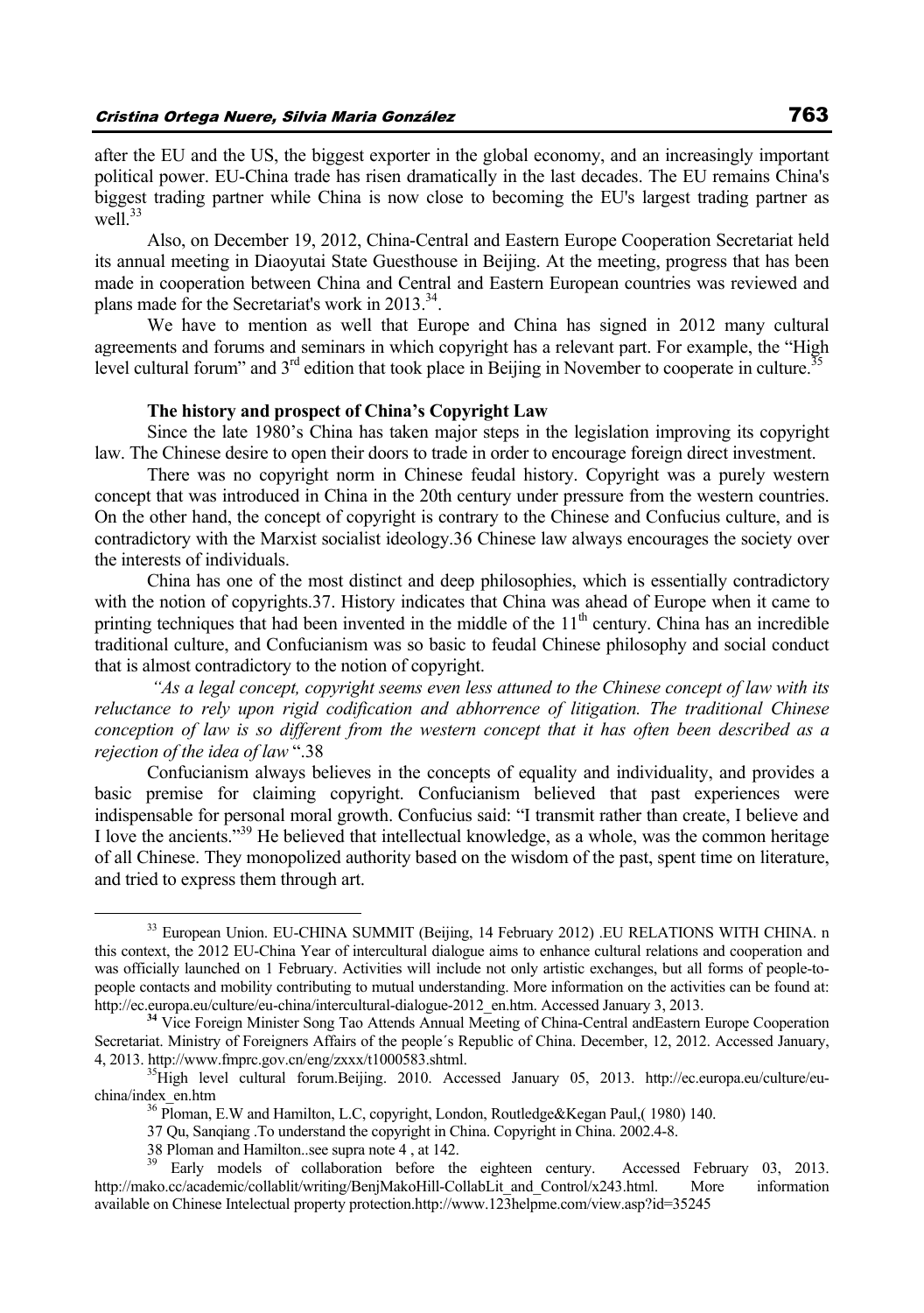In China, the protection of printers, publishers and authors on occasions by means of official prohibitions had remained unchanged for more than eight hundred years, although in the Ming Dynasty this form of protection seems to have been suspended for some time. Neither written law for the protection of copyright nor clauses in statute law have been discovered. 40. By the  $17<sup>th</sup>$  and  $18<sup>th</sup>$ centuries, with the European industrial revolution, Europe had begun to develop a concept of copyright. Nevertheless, as early *as 800 years ago China had some definitive notions regarding the idea of copyright or, intellectual property.* The stamp, first appearing between the years 1190 to 1194 would read: this book was published and distributed by the Cheng Family of Meishan, *any reproduction without permission is forbidden.* The notice is strikingly similar to the modern copyright notice --© "All rights reserved". The question might still be raised, then: why has there been no copyright law in China for such a long time? <sup>41</sup> When the west pressured China to open its doors to trade, they had to make special concessions and foreigners were permitted to live in Guangdong and Macao to do business with licensed Chinese intermediaries, known as the Hong. 42 After the Opium War (1839-1842) the social contradictions and conflicts with China became more intense. Prior to the opium war, there was a little foreign investment in China and trade was confined to items, such as opium, tea, raw silk, sold as bulk commodities instead of under brand names. 43

In the second half of the  $19<sup>th</sup>$  century, the western economic involvement in China expanded. At the same time, the infringements of intellectual property, such as foreign trade names and trademarks began to work. 44 To protect the interest of foreigners, the Qing government commenced a series of negotiations regarding protection of copyright. China did not have universal national laws to deal with the problem of copyright infringement. So, as China began to industrialize, they also began to duplicate the copyrighted works of foreigners. China did not provide any legal protection for copyrights until 1910. In 1928, the KMT government promulgated its first copyright law. In 1949, the People's Republic of China was founded.45 The copyright law changed and the nation had been influenced by the Mao ideology, and the creation of literature and art had to serve the overall social interest. *46*. During the Cultural Revolution, (1967-1977) China made no progress at all in improving its copyright scheme. On the contrary, many aspects of copyright protection regressed considerably. Almost all kinds of what the west would consider creative literature were regarded as bourgeois liberalism and restricted from publication and dissemination.47 From 1979 to 1985, the administration responsible for publication drafted a succession of administrative regulations with respect to copyright protection. The interim provisions declared by the Ministry of Radio and Television in 1982 also emphasized that the rights of authors, performers and audio-radio recorders would be protected in effective ways. The copyright law in 1990 was promulgated and after these regulations they created the protection of computer software. The law is enacted according to the Chinese Constitution with the aim to protect the copyright of the authors and the creative workers, as

<sup>&</sup>lt;sup>40</sup> Chengsi,Zhen and Pendleton, Michael. Copyright law in China. 1990. 16

See Zhou Lin,Copyright Law In China, accessed January 24 2013. http://www.chinaiprlaw.com/english/forum/forum59.htm

<sup>42</sup> Described in Fairbank, J.K, Trade and diplomacy on the china coast: the opening of the treaty ports, ( Cambridge. Harvard University Press, 1953), 45.

<sup>43</sup> Gardella, R. " Boom years of the Fukien Tea trade, 1842-1888" in May E, and Fairbank, J.K. America´s china trade in historical perspective: the Chinese and American performance, council on East Asian studies, (Cambridge, Harvard University 1986), .69.

<sup>44</sup> See also Allen G and Donnithorne A:" Western entreprise in far eastern economic development", (New York, Mcmillan 1954). 61.<br><sup>45</sup> Id. at .33.

<sup>46</sup> See 1967, quotations of Chairman Mao Tse-tung, People´s Publishing House, Beijing, 1973.

<sup>47</sup> Qu, Sanqiang.supra note 5, at p. 40.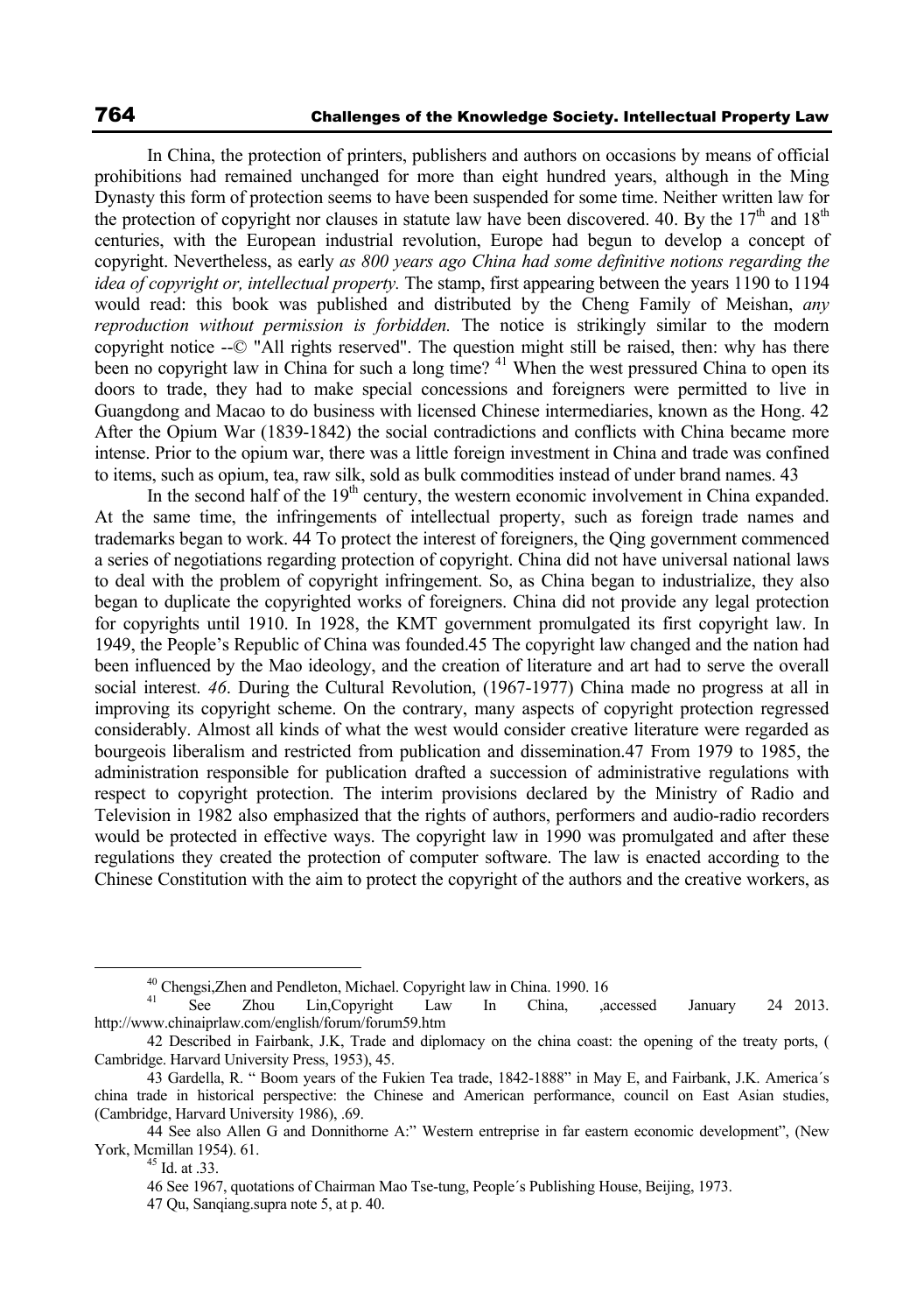inventors or designers in their literary, artistic and/or scientific works related with the copyright, in order to encourage them to continue to innovate and develop a better world. 48

#### **Understanding Chinese copyright. Definition and analysis.**

Copyright is defined as the personal right and property right legally enjoyed by authors and creators of literary, artistic and scientific works. This law stipulates that the copyright includes two categories; spiritual right and economic right.49

Art. 6 of the *CCL* provide that copyright arises at the date when creation of the work is complete. Para. 2 and 3, Art 21 provide that the term copyright of a work owned by an employer, or the copyright in a film, television broadcast, photograph, video or sound recording is 50 years from the date of publication. If the author is the owner of the copyright, the term is the life-time of the author plus 50 years after his death, in the case of published work. According to para. 1, Art. 2, foreign works receive the same treatment as works created by Chinese persons and entities. Any work of a foreigner or stateless person published for the first time and within the territory of China shall enjoy copyright in accordance with this Law. (See para. 2-4, Art. 2, *CCL*). Art. 8 of the Implementing Regulations of the Copyright Law of the People's Republic of China (*hereinafter Implementing Regulation*) also provides that where works of foreigners or stateless persons are first published outside the territory of China and then, within thirty days, published in the territory of China, the works shall be deemed to have been simultaneously published in the territory of China., but the moral rights will be perpetual.50.

### **Copyright Object, Subject and Content**

Works are the result of intellectual creation in the literary, artistic, and scientific fields and may be reproduced in a material form in accordance with Art. 2 of *CCL* and the *Implementing Regulation* formulated by the state council in 2002. They have to follow three requirements:

- $\bullet$  They should be the expression of ideas and feelings.
- $\bullet$  They should be original
- They should be able to be reproduced in a material form.

*The subject* of the copyright enjoys the rights and bears the obligations of the copyright. It has three categories: includes the natural person, legal entity or other organizations that create the works: the authors. Second category includes the natural person, legal entities or other organizations, besides the author, who enjoy the copyright. The third category includes the natural person, legal entity or other organizations that is entitled to the copyright by trust contract or service the contract.

*The object* of the copyright refers to literary, artistic, and scientific works protected by copyright law.

 <sup>48</sup> Copyright Law of the People's Republic of China" (Revised in 2010) UPDATED: June 1, 2010 NO. 20 MAY 20, 2010. Accesed December 12, 2012. http://www.bjreview.com.cn/document/txt/2010- 06/01/content\_275779.htm

Adopted in the 15th meeting of the Standing Committee of the Seventh National People's Congress on September 7, 1990 and revised in the 24th meeting of the Standing Committee of the Ninth National People's Congress on October 27, 2001 in accordance with the Decision on Revision of the Copyright Law of the People's Republic of China for the first time and in the 13th meeting of the Standing Committee of the 11th National People's Congress of the People's Republic of China on February 26, 2010 in accordance with the Decision on Revision of the Copyright Law of the People's Republic of China for the second time.<br><sup>49</sup> "China law guideline in protection of intellectual property rights." China Council For the Promotion of

International Trade Law Department (China market press. 2006). 1.<br><sup>50</sup> Zhang, Yuwing and Gebhard Inmanuel. Chinese intellectual property law. Comparative cases studies part 2.

Department of Treaty and Law. Ministry of commerce PRC advisory service to the legal reform is china. Volume V. ( 1997). 113.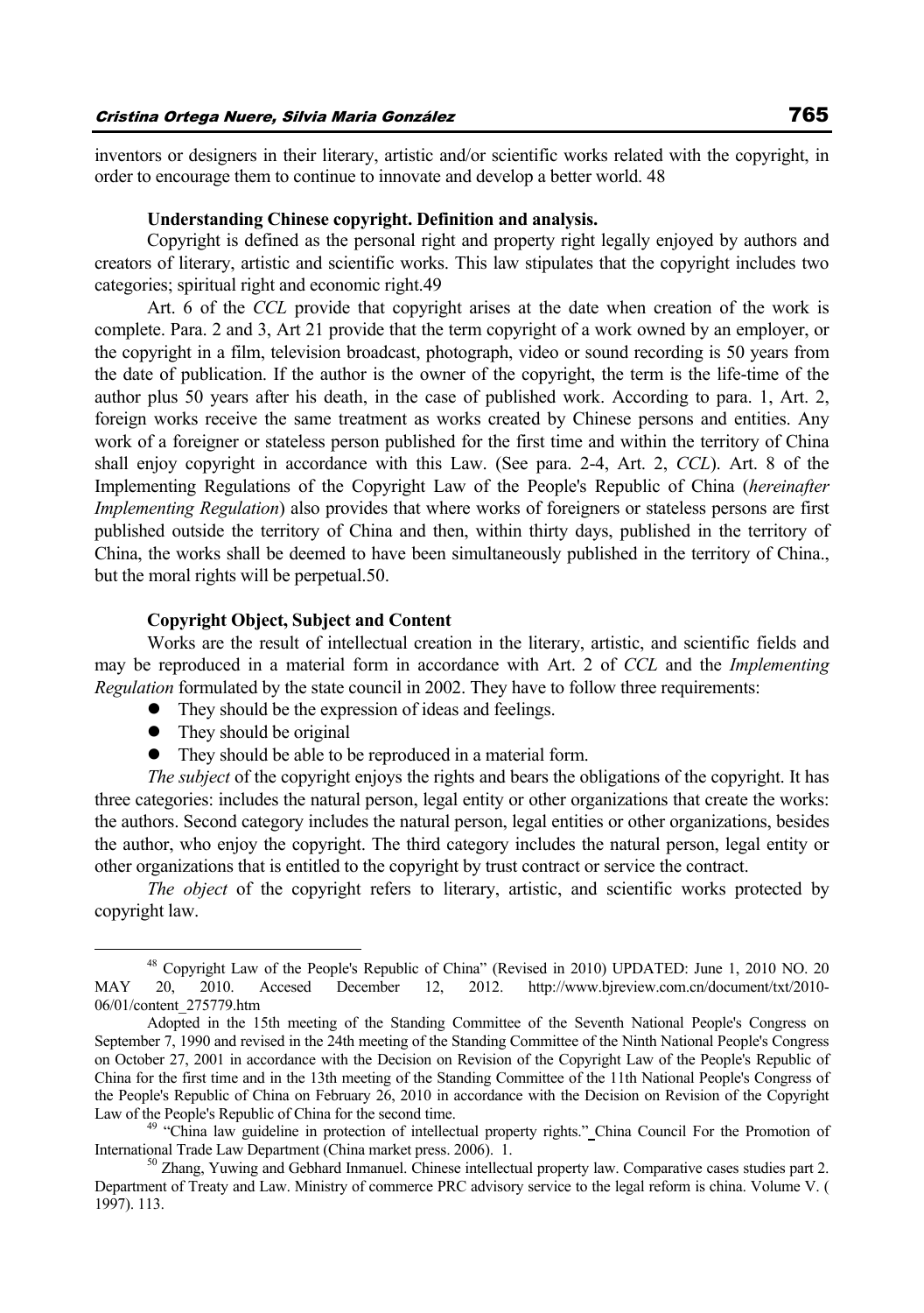#### **What is protected?**

The legal term work is defined in Art. 2 of the *Implementing Regulation* as an intellectual creation which is in the field of literature, arts or science, displays originality and is capable of reproduction in a certain tangible form

Art. 3 of *CCL* supplemented by Art. 4 of the *Implementing Regulation* identifies particular categories of works as including:51 Literary works; Oral works; Musical, dramatic and choreographic works; Acrobatic works; Works of fine arts and architecture; Photographic and cinematographic works; Graphic works and software works.

*Copyright Limitations* 

The Chinese Copyright Law imposes two limitations on the exercise of copyright by its owner, namely fair use and statutory license Fair Use Consistent with the Copyright Law 2001, 12 kinds of fair uses have been identified(Art.22, CCL). As a civil law country, *CCL* provides detailed circumstances for "fair use" in legislation, and the court may exercise the interpretation rights only according to the specific circumstances set forth in *CCL* and cannot rule "fair use" under other circumstances beyond the scope set by *CCL*.

Statutory License *.*The statutory license includes that where the copyright owner has not declared that the work concerned is forbidden to be exploited by others, a newspaper or periodical may reprint or print an abstract of the work which was published in another newspaper or periodical (see Para.2, Art.33,CCL), and work published may also be exploited for public performance or for the production of a sound recording, video recording, radio program or television program; but subject to the payment of remuneration (see Art.37,40&43,CCL).

Related Rights China's Copyright Law protects not only works by traditional copyright (author's right), but also subject matters other than works by "related rights". Related rights mean "rights and interests related to copyright". According to Art.26 of *Implementing Regulation*, the so called "rights and interests related to copyright", as mentioned in China's Copyright Law (see Art.1) and these regulations mean the rights enjoyed by publishers in the typographical arrangements of their books or periodicals published, the rights enjoyed by performers in their performances, the rights enjoyed by producers of sound recordings and video recordings in their sound recordings and video recordings and the rights enjoyed by radio and television stations in their broadcast radio or television programs. ( Art 34, 36, 38 CCL).

### *Copyright Infringement and Enforcement*

Chinese Copyright Law enumerates acts of infringement in Art. 47 and 48. According to Item (1) to (11), Art. 47 of *CCL*, one who commits any of the following acts of infringement shall bear the civil liability for such remedies as ceasing the infringing act, eliminating the effects of the act, making a public apology, or paying compensation for damages, depending on the circumstances. The copyright administrative departments under the local governments shall be responsible for investigating and handling infringements of copyright, with prejudice of the social and public interests, as enumerated in Article 47 of the Copyright Law. The copyright administrative department under the State Council may investigate and handle copyright infringements that are of nationwide influence (Art. 37, *the Implementing Regulation*).

According to Item (1) to (8), the Art. 48 of CCL says: one who commits any of the following acts of infringement shall bear the civil liability for such remedies as ceasing the infringements, eliminating the effects of the act, making a public apology, or paying compensation for damages, depending on the circumstances; where he damages public interests at the same time, the copyright administration department may order him to cease the act of tort, may confiscate his illegal gains, confiscate and destroy the reproductions of infringement, and impose a fine on him; if the case is

<sup>&</sup>lt;sup>51</sup> Yuwing ,Zhang; Gebhardt, Inmanuel.Author: Chinese intellectual property law. Comparative cases studies part 2. Department of treaty and law. Ministry of commerce PRC advisory service to the legal reform is china. Volume V. ( 1997). 104-105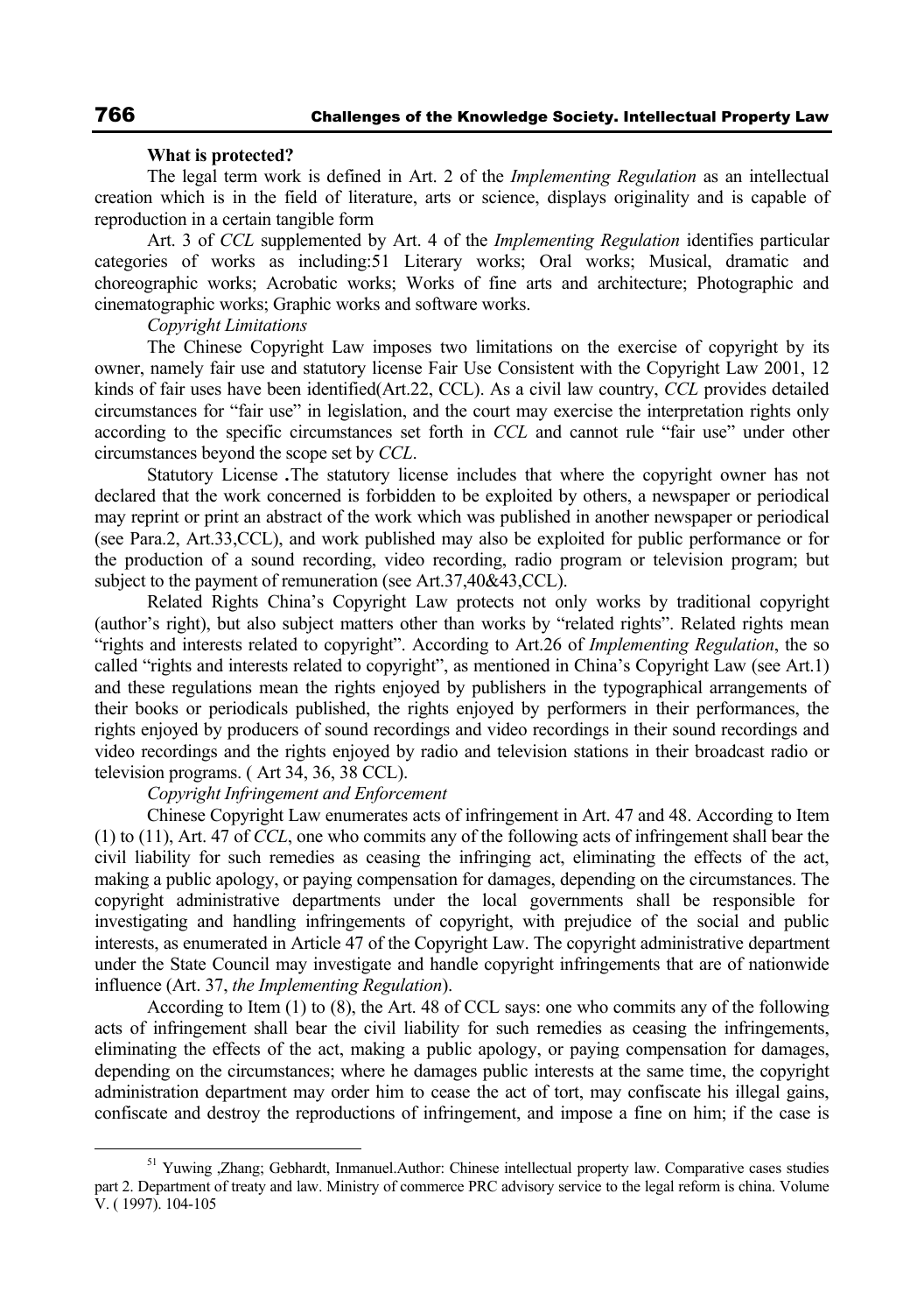serious, the copyright administration department may also confiscate the materials, instruments, equipment, etc. mainly used to make the reproductions of infringement; where his act has constituted a crime, he shall be investigated for criminal liabilities in accordance with the law.

### *Copyright enforcement*

Protection against copyright infringements and the enforcement of copyrights may still prove to be a difficult task in the PRC. However, the situation changed when China entered the WTO. Copyright can be enforced by administrative or judicial means.

#### *Administrative Action*

With respect to the infringement of copyright, with prejudice of the social and public interests, as enumerated in Article 47 of the Copyright Law, the copyright administrative departments may impose a fine not exceeding three times the amount of the illegal business turnover. When it is difficult to calculate the amount of illegal business turnover, it may impose a fine of no more than RMB 100,000 Yuan (Art. 36, *the Implementing Regulation*).

### *Judicial Enforcement*

According to Art 55 of *CCL,* a dispute over copyright may be settled by mediation or be submitted for arbitration to a copyright arbitration institution under a written arbitration agreement concluded between the parties concerned, or under the arbitration clause in the copyright contract. In fact, the copyright infringement disputes shall be settled via mediation. If the mediation fails, it should be submitted to the court. Also, in the copyright contract disputes, it must be sent to the arbitration organization (designated in the clauses of the contract). In the case of no clauses or arbitration agreement, the concerned party goes directly to the court.52. The courts in China are divided into basic courts, Intermediate Courts, High Courts and the Supreme Court. The court where the initial dispute is brought is known as the court of first instance, while the appellate court is known as the second instance court. This appellate system is similar to that which is in place in the United States. In major metropolitan areas, the intermediate court will be the court of first instance for many of the intellectual property cases. Jurisdictions in major metropolitan areas, such as Beijing, Shanghai and Guangzhou handle the majority of intellectual property cases. Because of this specialized capability and the associated protection existing largely only in major metropolitan areas, there should be a heightened awareness among companies in China with regard to where they bring claims in Chinese courts. Venue, as such, becomes a very important issue when litigating intellectual property claims in China

### **Creative industries in China**

What is the first idea that comes to mind when someone asks us about the creative industries? What can we understand about this? Are Cultural industries the same as creative industries? According to UNESCO, culture must be considered to be the distinct spiritual, material, intellectual, and effective identity that characterizes a society or social group and encompasses, in addition to literature and art, lifestyles, the way to live together, value systems, traditions, and beliefs. The term cultural industries concern those industries that merge the creation, the production, and the commercialization of creative contents which are cultural by nature. All of these contents and designs are protected by copyright and they can take the form of a good or a service. (These industries normally include printing, publishing, multimedia, audiovisual, phonographic and cinema, crafts, and design). However, the creative industries are involved with more activities than the cultural industries. This includes architecture and advertising, so, in general, creative industries are those that have an artistic and creative element.

 Chinese government has banned an official definition that differentiates core peripheral and culture related industries. (10th five-year plan, 2002). However, this exists with other classifications developed by large cities, such as Beijing and Shanghai.

 $52$  China law guideline in protection of intellectual property rights. China market press. 2006.6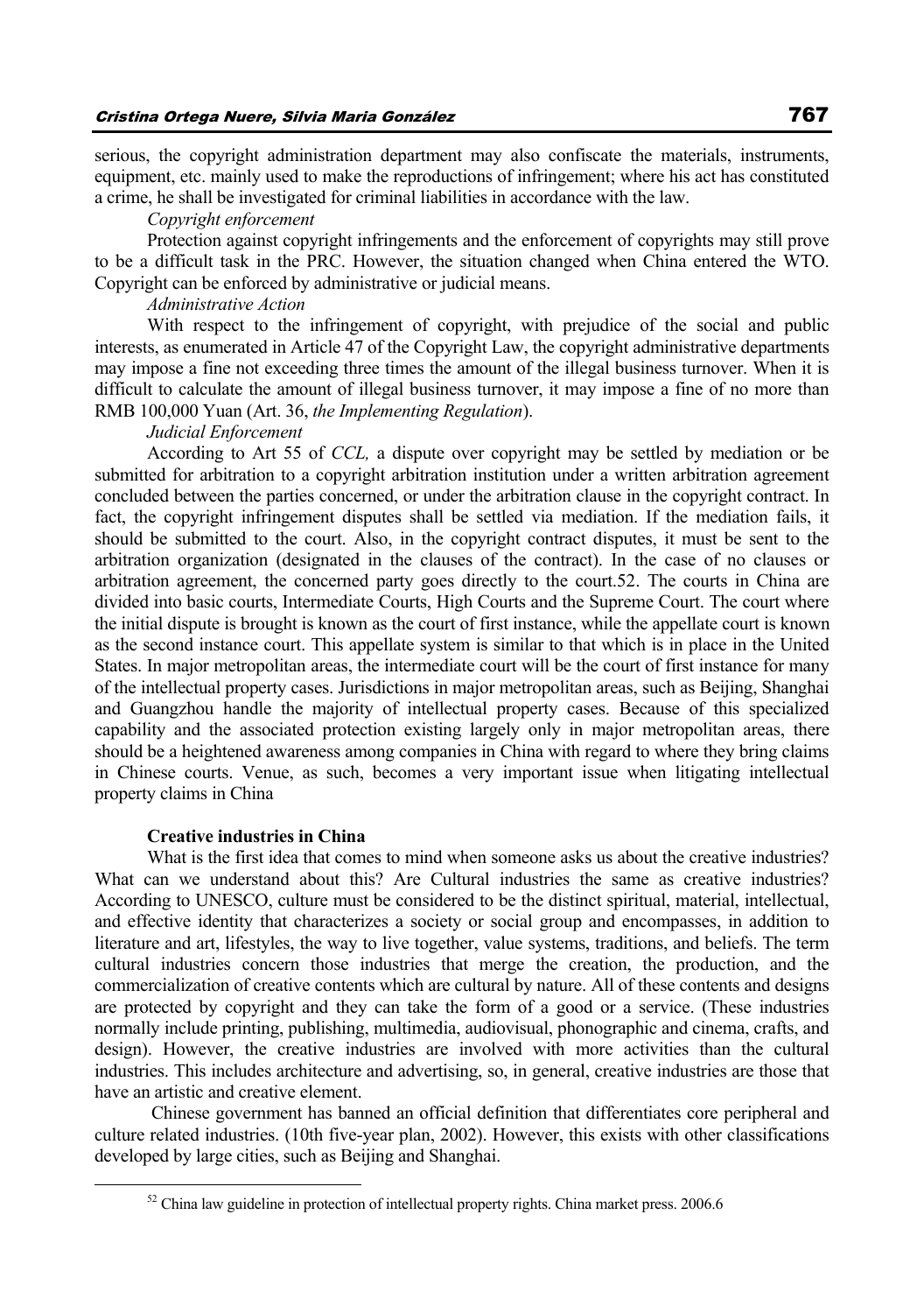Inside the cultural industries there are many associations that were created to transmit ideas and create initiatives. Also, they want to unify their rights and have more power in their decisions. Of the categories that we can frame in art are the following: Architecture, customs and traditions, theater, music, literature, visual arts, dance, crafts, audiovisual, multimedia and digital culture.

Chinese and European cultural and creative industries are important sectors (they contribute 2.45% and 3% to the Chinese and EU GDP's, respectively), and account for a growing portion of trade between the two zones. Europe and China are important partners and their cultural exchanges are still to be fully developed. In this table we can check the different contributions to each economy:5354

| <b>Economic data</b>             | EU                                                                                                                                         | China                                                                                                                                                                           |
|----------------------------------|--------------------------------------------------------------------------------------------------------------------------------------------|---------------------------------------------------------------------------------------------------------------------------------------------------------------------------------|
| Turnover                         | More than $\in$ 654 billion in 2003                                                                                                        | € 47.6 billion in 2006                                                                                                                                                          |
| Value added to<br><b>GDP</b>     | 2.6% of EU GDP in 2003                                                                                                                     | 2.45% of GDP in 2006                                                                                                                                                            |
| <b>Employment</b>                | In 2004, almost 6 million people were<br>employed = $3.1\%$ of total employed<br>population in EU27                                        | In 2006, 11.32 million employed = 1.48% of $ $<br>total employed population                                                                                                     |
| Trade                            | The export of cultural services from<br>the EU 27 to China has increased.<br>growing from € 31 million in 2004 to $∈$<br>49 million (+58%) | China has become the third largest exporter ( $\epsilon$  <br>3.7 billion) and the sixth largest importer ( $\epsilon$ 2.2  <br>billion) of cultural goods in the world in 2005 |
| <b>Contribution to</b><br>growth | 12.3% higher than growth of the<br>general economy                                                                                         | 6.4% higher than growth of the general<br>economy                                                                                                                               |

**Figure 1. GDP in EU and China** 

Source: Creative industries working paper*.*2012

Over 70% of total exports of cultural products are produced by foreign-funded enterprises. The cultural exports from the U.S., EU, and Hong Kong account for more than 85% of China's export of cultural products, with the share from the Guangdong province accounting for over 70%. Of China's total exports of cultural products, 50% are videogames, 30% are sculpture and visual arts products, while exports of products with real Chinese content account for no more than 15%10**.** <sup>55</sup>

Currently, the added value of China's cultural industry has increased 25.8% and now represents 2.75% of GDP, as counted by the National Bureau of Statistics. The Minister of Culture expects this to represent 5% of the GDP, as this trend continues to rise. A more detailed review of events shows that profits in sectors, such as film, exceed 1,600 billion. Another business in design, digital animation, architecture and performing arts continues to grow, to the extent that the bank of China has supported the creation of capital funds and successful companies to take public stock market.56

Currently, as is being developed jointly by the General Office of CPC Central Committee and the General Office of the State Council, the reform plan of China cultural development for the period between 2011 and 2015, defines the development of cultural industry how to make it a pillar in the global economy. Also, China will intensify the union between effective copyright enforcement

<sup>&</sup>lt;sup>53</sup> China and Europe Trade. Accessed on Jan.2, 2013. http://ec.europa.eu/trade/creating-opportunities/bilateral-relations/countries/china/index en.htm

<sup>&</sup>lt;sup>54</sup>China EU bilateral Trade and Trade with the World.. 2012. Accessed February 20, 2013.<br>http://trade.ec.europa.eu/doclib/docs/2006/september/tradoc 113366.pdf

<sup>&</sup>lt;sup>55</sup> http://culture360.org/news/mapping-the-cultural-and-creative-sectors-in-the-eu-and-china/ Accessed on Jan,<br>22. 2013.

<sup>&</sup>lt;sup>56</sup> China to develop cultural industry into pillar one. Accessed January.22,2013.

http://www.chinaipr.gov.cn/newsarticle/news/government/201202/1280107\_1.html.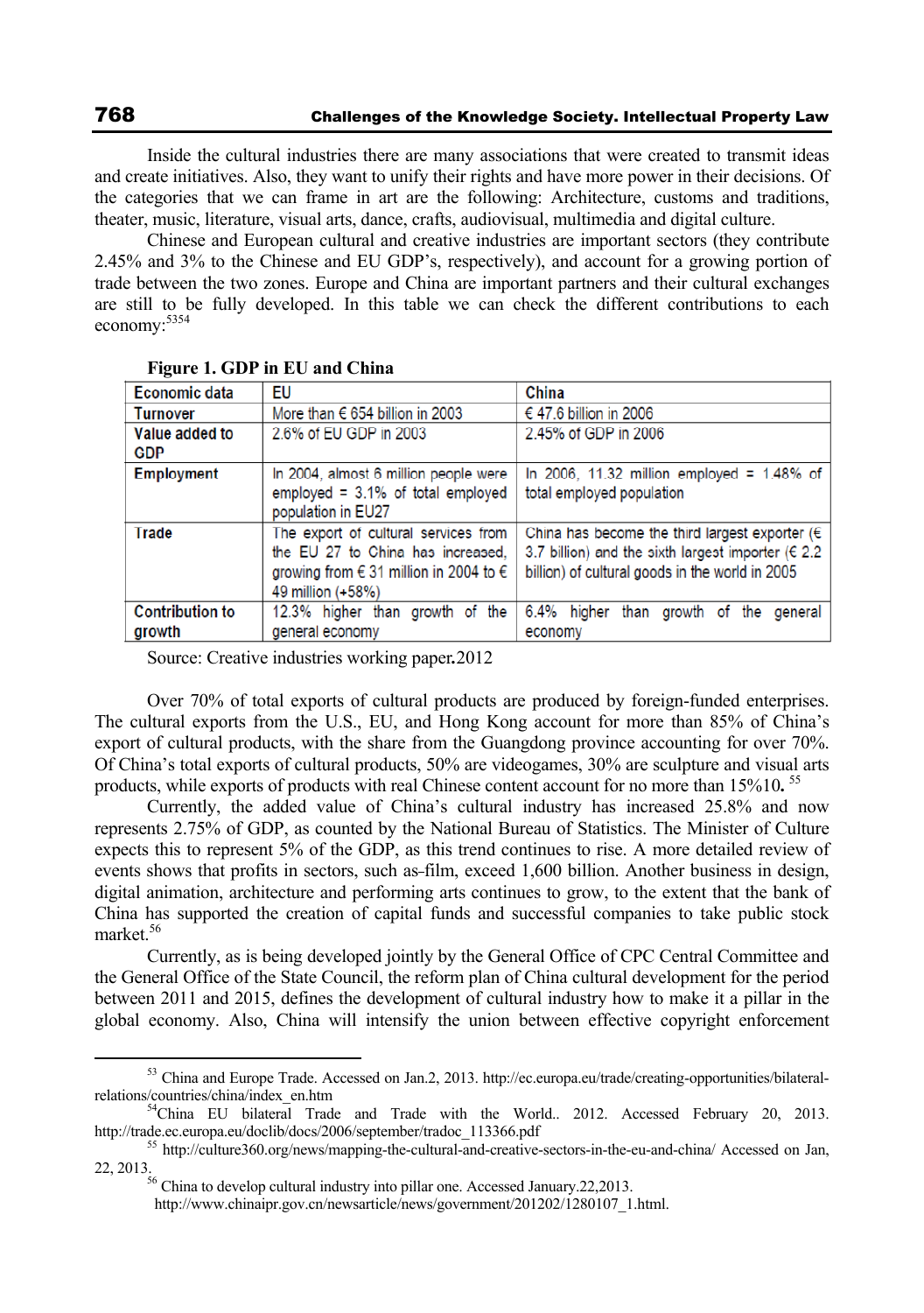administrative and judicial protection, stop the different kinds of infringement and piracy actions and raise the awareness of the whole society in copyright protection. Lastly, the country will develop other industries relevant to copyrights.

### **What is the main purpose of the legislation? Releasing the potential of the creative industries in Europe**

The European Competitiveness Report, dated in 2010, told: "Innovation and competitiveness in the creative industries" as one of the four factors that determine the competitiveness of the EU in world market".<sup>57</sup> The ICC's are innovative and they are catalysts for innovation.<sup>58</sup> In conclusion, the EC has defined SCC sector as one of the key sectors of the new European Agenda 2020:

"We must strengthen the potential for growth and innovation in the creative industries, we must take action"<sup>59</sup>.

Thousand of designs, pictures, and photographs are copied and when the plagiarism is discovered, their company's designers, and the company itself, lose their prestige and credibility. We need to protect the talent, so the European Union (EU) decided to create a regulation and law that could protect the inventions and the drawings of the designers and artists.

Attempts to harmonize copyright law in Europe can be dated back to the signature of the Berne Convention for the Protection of Literary and Artistic Works of September 9, 1886. All Member States of the European Union are signatories to the Berne Convention, and compliance with its provisions is now mandatory before accession. The first important step taken by the European Economic Community (EEC) to harmonize copyright laws came with the decision to apply the common standard for copyright protection of computer programs, enacted in the directive on computer programs in 1991. A common term of copyright protection, 70 years after the death of the author, was established in 1993 as the duration of the Copyright Directive.

The application of the directives on copyright has been rather more controversial than many other subjects, as shown by the six trials for non-transposition of the Copyright Directive. Traditionally, copyright laws vary considerably among Member States, especially among common law jurisdictions (Cyprus, Ireland, Malta and the UK) and civil law countries. Changes in copyright law have also become linked to the protests against the WTO and globalization in general.

The main treaties concerning copyright and relative rights are as follows:

● Berne Convention for the Protection of Literary and Artistic Works (WIPO)

• Rome Convention for the Protection of Performers, Producers of Phonograms and Broadcasting Organizations

● Agreement on Trade-Related Intellectual Property Rights (WTO)

• WIPO Copyright Treaty (WIPO)

zWIPO Performers and Phonograms Treaty (WIPO)

The European copyright law is based in the following directives:

- COUNCIL DIRECTIVE 93/83/EEC OF 27 SEPTEMBER 1993 on the coordination of certain rules concerning copyright and rights related to copyright in the field of satellite broadcasting and cable retransmission. Transposed into Spanish law by Law 28/1995, which is now part of the IPL.

- DIRECTIVE 96/9/EC OF THE EUROPEAN PARLIAMENT AND OF THE COUNCIL OF 11 MARCH 1996 on the legal protection of databases. The term of protection of this right "sui generis" is 15 years.

 <sup>57</sup> European Commission (2010), *European Competitiveness Report 2010*, Brussels 28.10.2010, Commission Staff Working Document, SEC (2010)Volume 1. 1276 final. Accessed February, 27, 2013.http://eurlex.europa.eu/LexUriServ/LexUriServ.do?uri=SEC:2010:1276:FIN:EN:PDF 58 *Ibid*., p. 5. 59 Ibid., p. 14.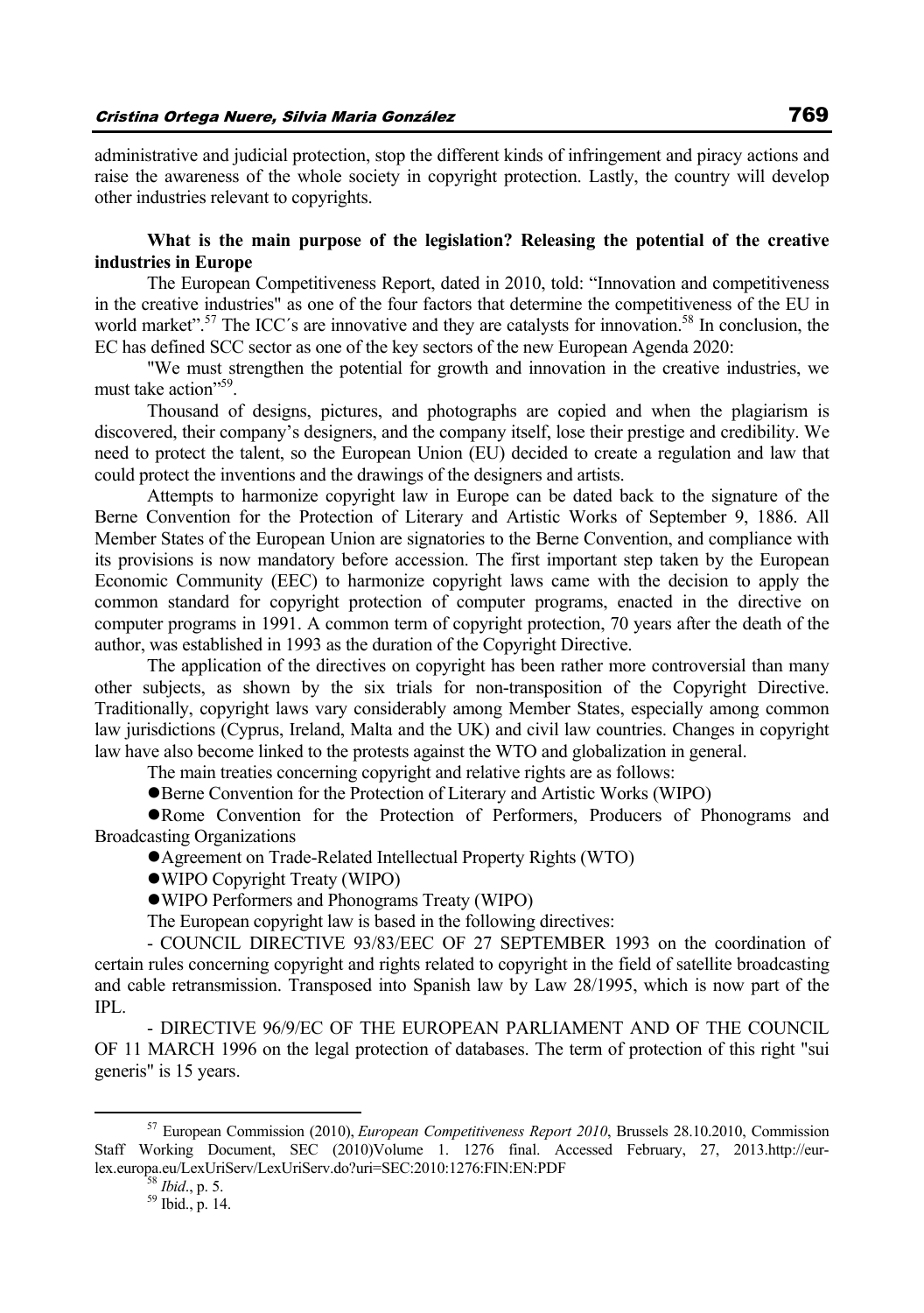- DIRECTIVE 98/71/EC of the European Parliament of the council of 13 October 1998 on the legal protection of designs.

- DIRECTIVE 2000/31/EC OF THE EUROPEAN PARLIAMENT AND OF THE COUNCIL OF JUNE 8, 2000 on certain legal aspects of the services of the information society, in particular electronic commerce in the internal market.

- DIRECTIVE 2001/29/EC OF THE EUROPEAN PARLIAMENT AND OF THE COUNCIL OF 22 MAY 2001**<sup>60</sup>** on the harmonization of certain aspects of copyright and rights related to copyright in the information society. Confers on authors the right to authorize public communication and distribution in all its forms.

- DIRECTIVE 2001/84/EC OF THE EUROPEAN PARLIAMENT AND OF THE COUNCIL OF 27 SEPTEMBER 2001 on the right for the benefit of the author of an original artwork. Establishes an inalienable right, the author of original artwork to participate in certain percentages in resales involving art market professionals.

- DIRECTIVE 2004/48/EC OF THE EUROPEAN PARLIAMENT AND OF THE COUNCIL OF 29 APRIL 2004. This directive requires member states to take specific procedural measures to ensure the possibility of obtaining evidence (for example; distribution networks of illegal products) and the efficiency of judicial decisions (interim measures), and determine the scope of compensation.

- DIRECTIVE 2006/115/EC OF THE EUROPEAN PARLIAMENT AND OF THE COUNCIL OF 12 DECEMBER 2006 on rental right and lending right and certain rights related to copyright in the field of IP. Recognizes rights of performers, phonogram producers and film and broadcasting.

- DIRECTIVE 2006/116/EC OF THE EUROPEAN PARLIAMENT AND OF THE COUNCIL OF 12 DECEMBER 2006 concerning the term of protection of copyright and related rights. Amended by Directive 2011/77/EU, the European Parliament and the Council of 27 September 2011, cited below.

- DIRECTIVE 2009/24/EC OF THE EUROPEAN PARLIAMENT AND OF THE COUNCIL OF 23 APRIL 2009 on the legal protection of computer programs. Establishes the obligation to protect computer programs as literary works, with a minimum of 70 years harmonized protection.

- 2011/77/EU DIRECTIVE OF 27 SEPTEMBER, THE EUROPEAN PARLIAMENT AND OF THE COUNCIL amending Directive 2006/116/EC of 12 December on the term of protection of copyright and certain related rights. Extend the term of protection of the rights of performers, and sound recordings from 50 to 70 years after the death of the owner or the date of posting.<sup>61</sup>

There are important differences from country to country in the Europe. We do not have enough time to analyze in this paper more deeply to observe the heterogeneity of the legislation between European countries. The main difference among them is the manner in which moral rights and economic rights under copyright are interpreted in relation to each other, with important

**<sup>60</sup>**"Directive 2001/29/EC of the European Parliament and of the Council of 22 May 2001 on the harmonization of certain aspects of copyright and related rights in the information society **".** Official Journal L 167 , 22/06/2001 P. 0010 – 0019*.* Accessed January 25, 2013.

*h*ttp://eurlex.europa.eu/LexUriServ/LexUriServ.do?uri=CELEX:32001L0029:EN:HTML

<sup>&</sup>lt;sup>61</sup> Conclusiones del Consejo y de los Representantes de los Gobiernos de los Estados miembros reunidos en el seno del Consejo, sobre el plan de trabajo en materia de cultura (2011-2014) *Diario Oficial n° C 325 de 02/12/2010 p. 0001 – 0009.* Accessed January, 03, 2013.

http://eur-lex.europa.eu/LexUriServ/LexUriServ.do?uri=OJ:C:2010:325:0001:01:ES:HTML.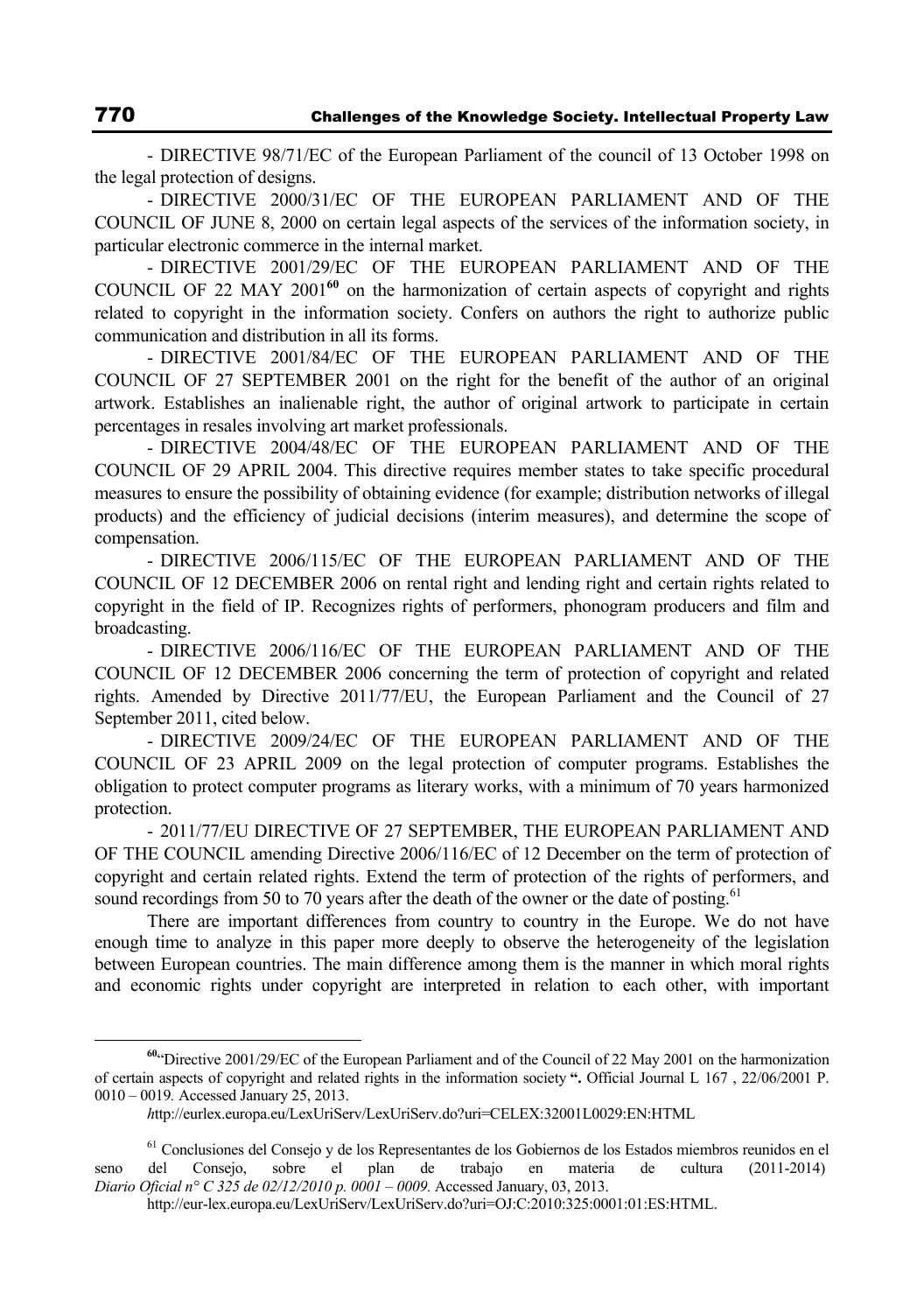consequences for alienability and its limits in the fields of both moral rights and economic rights.<sup>626364</sup>

The European Union believes it has cost the creative industry over 185 billion Euros in employment alone in 2008, that's why the observatory of counterfeiting and piracy created in Europe has offered a competition called "hands off my design."<sup>65</sup>

### **Main treaties and mechanism related with China copyright legislation**

To comply with the topic of this paper, it is not necessary to discuss in detail the EU copyright law, so this paper will focus on the main difference with China and how the system works there in general.

Very few economic sectors have revealed as much economic potential in China and the EU as the cultural and creative industries (CCIs) have over the past few years. China is leading Asia in the development of a creative economy. Its cultural sector records  $\epsilon$  50.32 billion of value added, contributes to 2.45% of Chinese GDP, registering growth 6.4% higher than growth of the general economy. European CCIs are worth 2.6% of the EU's GDP and generate a turnover of more than  $\epsilon$ 654 billion (2003), much more than that generated by the car manufacturing industry ( $\epsilon$  271 billion in 2001) and by that of the ICT manufacturers ( $\epsilon$  541 billion in 2003).

There is no law that can protect an idea which has not yet been expressed. Hence, copyright does not protect ideas. In Europe and Spain, Copyright is a legal concept describing *rights given to creators* for their literary and artistic works, which include books, music, works of fine art, such as paintings and sculpture, as well as technology-based works, such as computer programs and electronic databases. *A work does not need to be published or 'made available to the public' to be protected***.** It is protected from its creation.

Culture also contributes to social cohesion. The development of cultural and creative industries is intrinsically linked with brand strategies. Copyright in Europe provides not only the same economic rights as those in China, but also they include the same moral rights as in China, including:

 $\Diamond$  *the right of paternity* (the right to claim authorship of the work); and

 $\Diamond$  *the right of integrity* (the right to object to any distortion, mutilation, modification, or other derogatory action in relation to the said work, which would be prejudicial to the author's honour or reputation).<sup>66</sup>

There is no better way to demonstrate the power of the publisher over the intellectual property under his control than to provide examples of how the unscrupulous use of it can deprive creative workers of their fair rewards.

**What we can conclude about the economical aspects in the cultural and creative industries in Europe?** 

 **Value Added to EU -GDP.** 

uiLanguage=en,<br><sup>66</sup> Managing Intellectual Property in the Book Publishing Industry A business-oriented information booklet Creative industries – Booklet No. 1 World intelectual organization. 2011. 15 and 27-30

 $62$  R. Rosenthal Kwall, The Soul of Creativity – Forging a Moral Rights Law for the United States, Stanford. 2010. 63 See in particular, A. Dietz, Legal Principles of Moral Rights (Civil Law). General report, in: ALAI (ed.), Le

droit moral de l'auteur/the moral right of the author, Congress of Antwerp (1993), Paris 1994. 54- 60 <sup>64</sup> Dietz, Adolf. Chinese Copyright System: Anglo-American or Continental European model? International

Forum on the Centennial of Chinese Copyright Legislation. Renmin University of China. Beijing. 2010.<br><sup>65</sup>Intellectual property rights : Winners of "Hands off my Design" competition announced. Accessed January,

<sup>03, 2013.</sup>

http://europa.eu/rapid/pressReleasesAction.do?reference=IP/12/93&format=HTML&aged=0&language=en&g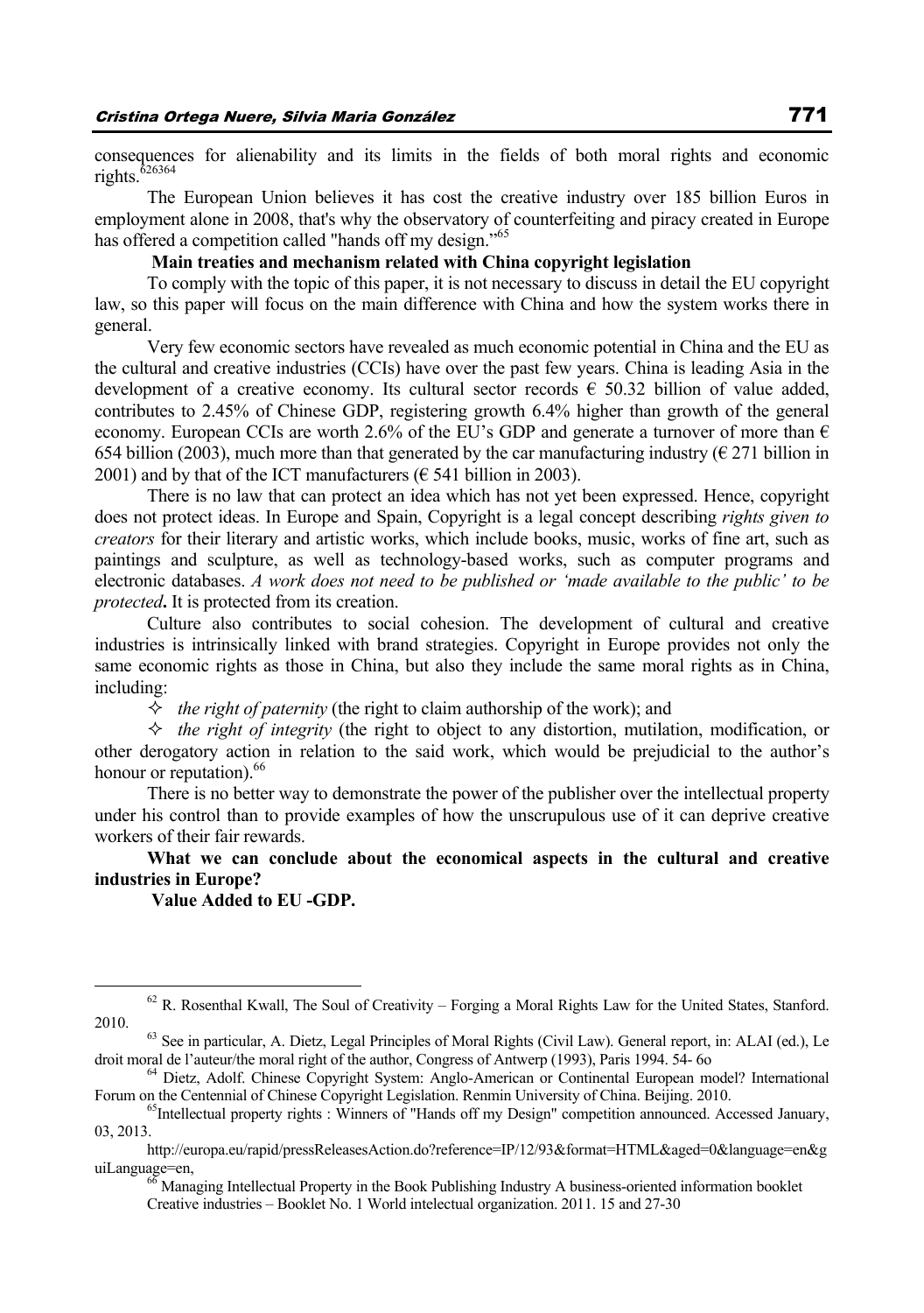

Source: Kern Philippe, KEA. IPR. Workshop.2011.

We can observe in the graph that Chinese CCI is one of the most important sectors that add GDP to the country. European CCIs ( Cultural and Creative Services) are equal in value to (or simply "are equal to") 2.6% of the EU's GDP, and produce a turnover of  $\epsilon$  654 billion (2003), much more than that which is produced by the car manufacturing industry (271 billion66 in 2001**)** and by ICT manufacturers ( $\epsilon$  541 billion in 2003)<sup>67</sup>. Overall, the growth of CCIs in 1999-2003 was 12.3% higher than the growth of the general economy<sup>68</sup>. Almost five million people work in the cultural sector (2005), or 2.4% of the active population in the EU27<sup>69</sup> (6 million if we include people working in cultural tourism $^{70}$ ).

However, Europe and China ensure their full development in particular through a better use of IP. The economic overview still needs to improve:

**-** Developing statistics and collaborating more with each other,

**-** Collecting data, especially cultural and creative SMEs.

**-** The spilling over effect - for example on tourism or ICT, new devices for cultural, such music or videos.

In some cultural aspects, China and Europe's creative industries suffer the same problems as those in the U.S., domination and oligopolistic behaviours. Also, they suffer piracy.<sup>71</sup> 30% of books

 <sup>67</sup> *Restoring European economic and social progress: unleashing the potential of ICT*", a report for the Brussels Round

Table (BRT) by Indepen, Brussels, January 2006. Accessed January, 25, 2013. http://www.indepen.uk.com/docs/brt-main-report.pdf 68 KEA, *The Economy of Culture in Europe*, Study completed for the European Commission – DG Education

and Culture,2006- Accessed January 25, 2013.http://ec.europa.eu/culture/key-documents/doc873\_en.htm<br>
EUROSTAT, Cultural Statistics, 2007.Accessed January 26, 2013.

http://epp.eurostat.ec.europa.eu/cache/ITY\_OFFPUB/KS-77-07-296/EN/KS-77-07-296-EN.PDF <sup>70</sup> Media Consulting Group, *The Potential for Cultural exchanges Between the EU and Third Countries: the* 

*case of China*, Study prepared for the European Parliament – Directorate General for Internal Policies, 2009. Accessed January, 26, 2013. 71 Pricewaterhousecoopers, global Entertainment and media Outlook 2009-2013- Accessed January 27, 2013.

http://www.pwc.es/en\_ES/es/sectores/entretenimiento-medios/gemo/assets/informe-gemo-09-13.pdf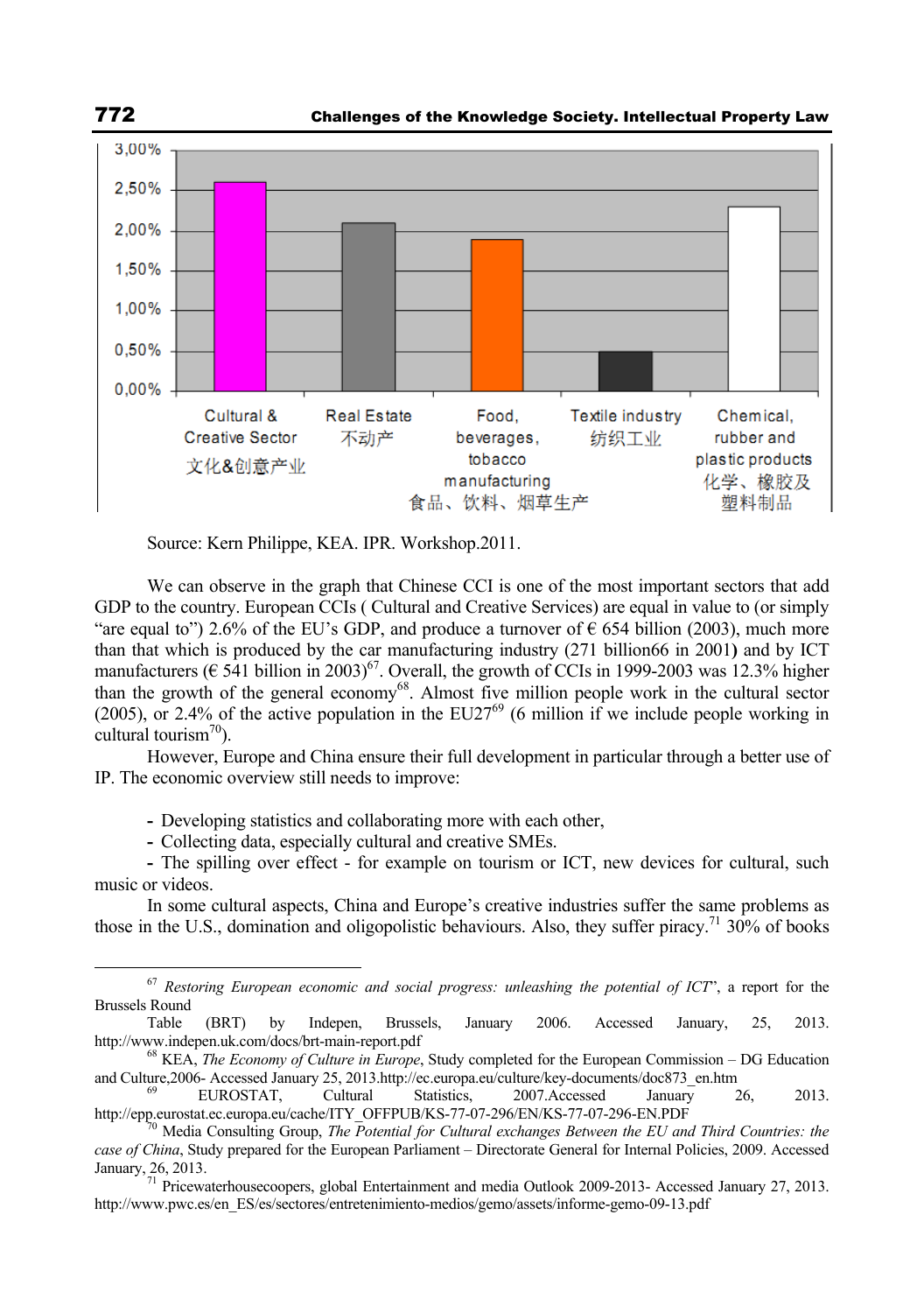sales are pirated and 95% of CDs are of pirate origin. In Europe, it is estimated that piracy will cost 1.2 billion jobs and 240  $\epsilon$  billion in lost profits by 2015. In Europe, small and medium size companies are 99% of the total enterprise and provide one third of the employment. On the other hand, architects tend to be self employed. They need to take more risk and invest in talent.

In Beijing, Shangai and Shenzen, local authorities that exist under the municipal government comply with laws and regulations that affect banks, tax, and copyright rules. The local government collaborates with the creative industry leadership groups for the big projects.

The national government applies the different rules and laws and the different administrative measurements. The state administration of radio, TV, and film has the role of planning, legislating, and supervising the audiovisual sectors. They also act as agents, because GAPP manages the state owned publishing companies. GAPP also approves publication licenses for periodicals, books, and music.  $\frac{72}{2}$  China has to focus more on the international cultural impact via the creation of a platform of cooperation. Also, they have to export more cultural products that are created in China and not just made/manufactured/produced in China. They have to reinforce domestic brands and cultural companies. Chinese industry has another problem; some people do not want to convert cultural industries into businesses and profit making companies.

Globalization and Europe are becoming closer everyday, mixing and generating new expressions and lifestyles. Digital networks become a perfect cultural space. Chinese Statistical Bureau and Culture Bureau with Eurostat should consider a joint development project. <sup>7374</sup>The public sector provides notably to the cultural and creative activities, but its contribution is difficult to grasp. It has an impact via public funds<sup>75</sup>, but also through reducing VAT, or by giving fiscal advantages to attract private donations and sponsorship.76 The overall economic and social weight of the cultural and creative sectors is, however, largely underestimated.

### **What can do copyright for China and Europe.**

Right now, we have an idea of how we can relate the copyright and the Chinese creative industries and why it is so important for these kinds of companies. The copyright is not only important for the license, but it is really significant for those companies that always generate profits using designs and those in which the first product or service made is the original one, and the core of the company. We are going to explain and demonstrate why copyright is so important for the creative industries.

 First of all, we can check which kind of companies inside the creative industries contributes more to the GDP. As we can see in the graphic, the press and literature in China contributes 40% to the GDP, afterwards comes the visual and cinema industry with a total of 23%, and in third place, we have radio and television contributing 12%.

 $72$  Media Consulting Group, the potencial for cultural exchanges between EU and Third countries. The case of china, study prepared for the European parliament. 2009. http://www.marcasepatentes.pt/files/collections/pt\_PT/1/178/IPR2%20-

<sup>%20</sup>Mapping%20the%20Cultural%20and%20Creative%20Sectors%20in%20the%20EU%20and%20China.pdf 73 http://www.eucopyright.com/en/why-should-i-register-my-work-if-copyright-protection-is-automatic,

accessed on Feb, 20, 2013.<br><sup>74</sup> http://ec.europa.eu/internal\_market/copyright/term-protection/term-protection\_en.htm, accessed on Feb, 20, 2013..

<sup>&</sup>lt;sup>2022</sup><sup>75</sup> The estimated total public expenditure is  $\epsilon$  46.6 billion, varying from 0.5% to 1% of national GDPs. KEA,<br>The Economy of Culture in Europe, 2006. Accessed January 28, 2013. http://www.keanet.eu/ecoculture/stu

<sup>&</sup>lt;sup>76</sup> Although no comprehensive assessment at EU level exists, in the UK, for instance, private support represented around 5% of the total public support to culture in 2004. KEA (2006) – see presentation footnotes in previous studies

GFK Consultancy, Study conducted for the German Federal Board of Performing Arts Sector, 2004.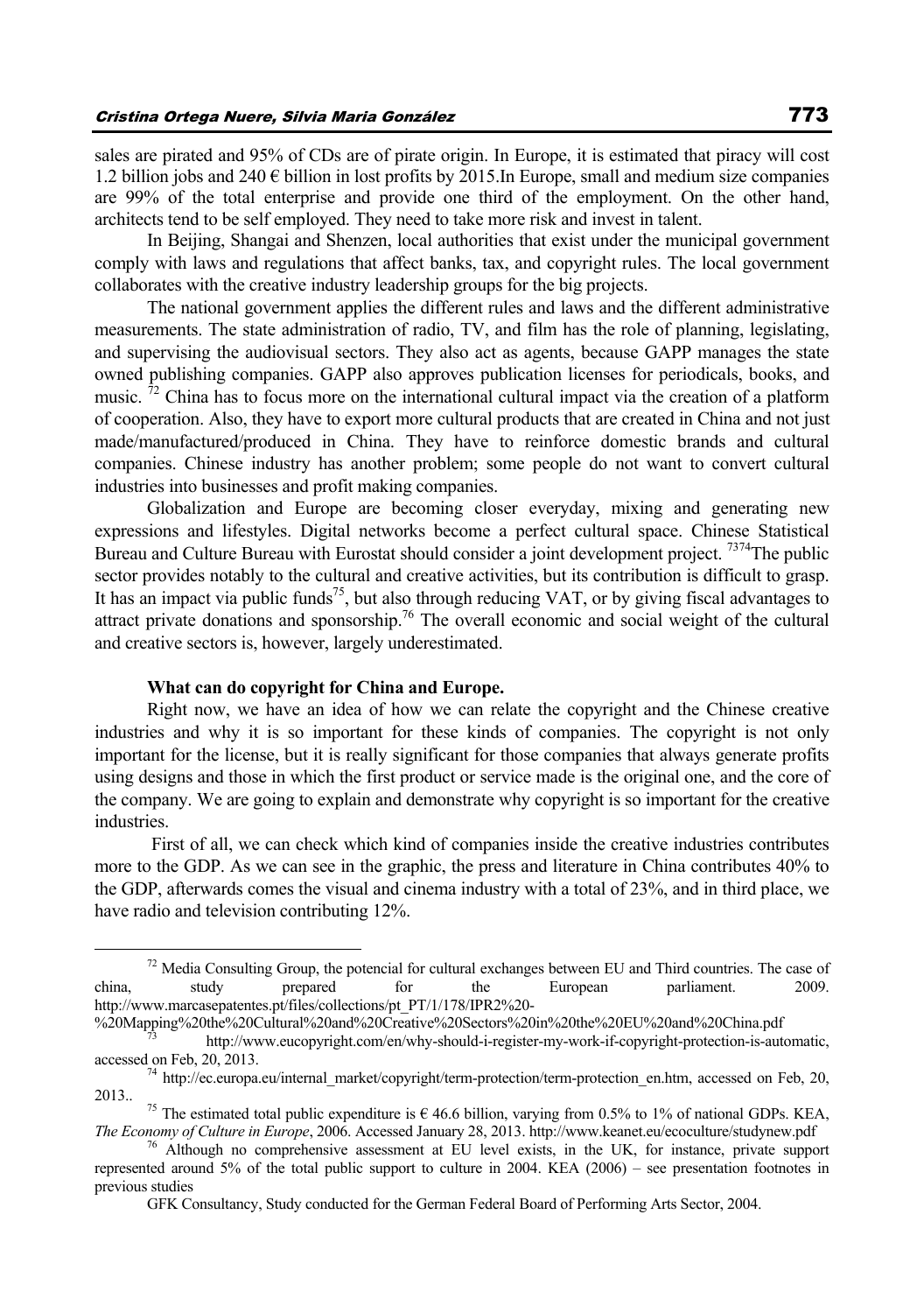

**Figure 2 Contribution to the PGD Industry**。

Source: Source: WIPO.Nantong, China, January 13-14, 2011



![](_page_15_Figure_5.jpeg)

Source: WIPO.Nantong, China, January 13-14, 2011

By looking at the above charts, we can analyze that 44% of employment belongs to the press and literature sector, while 18% belongs to the visual and graphic arts industry, and in the third place comes radio and TV. We can check to make sure that this coincides with the previous graphic showing the GDP.<sup>77</sup>

Thanks to copyright tool, we can control the exploitation of the product on the market. Without this tool to protect inventions, all findings would be copied when sold on the market. When it comes to musical performances, choreography, and theatre, this is very important, because the first

 <sup>77</sup> Gantchev, Dimiter. The role of the copyright in the creative industries. WIPO:China. 2011.21-32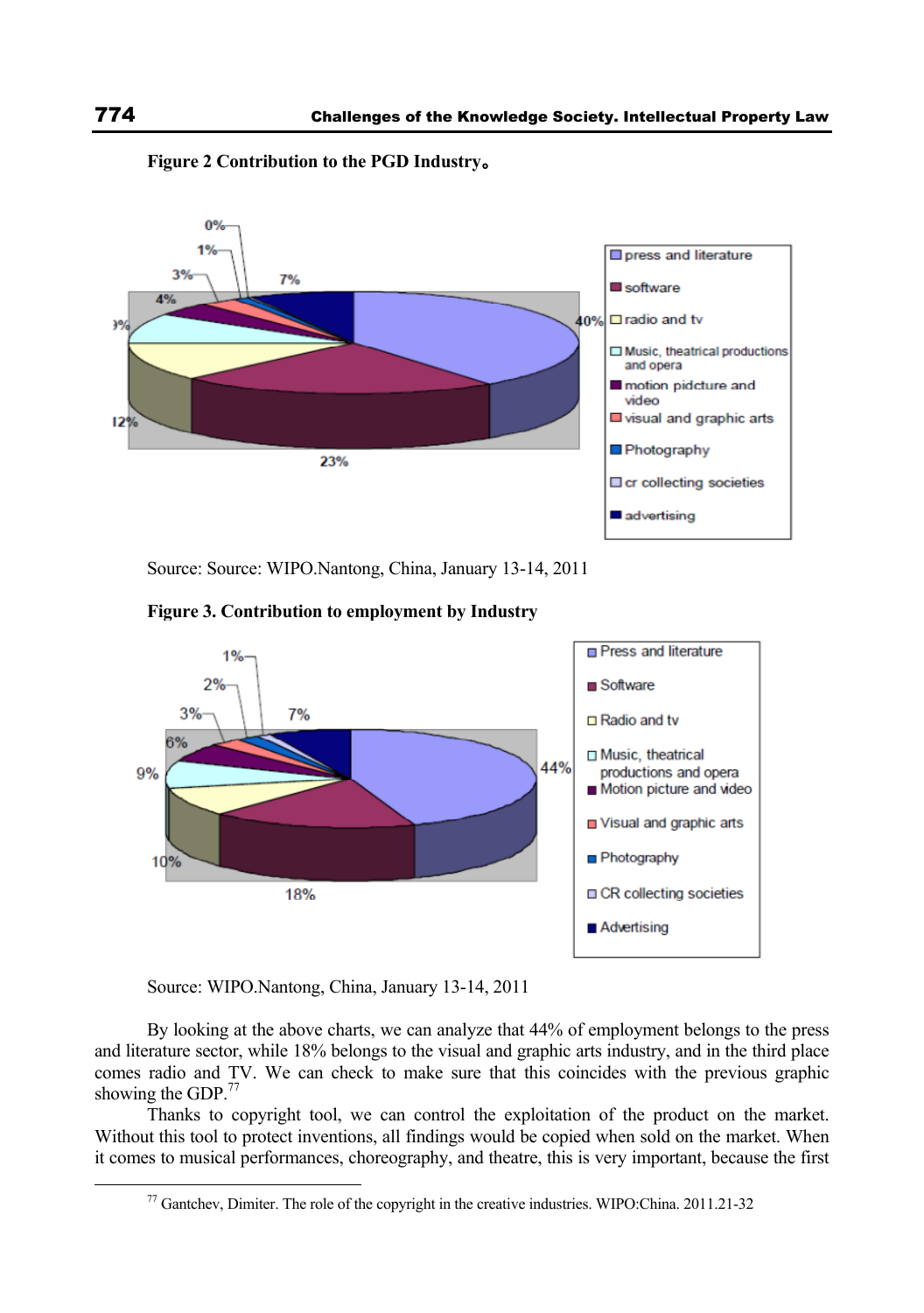showing, their work would lose its value because other competitors would have no fear of copying it without any scruple. Intellectual property law encourages creators and designers and is an incentive to create. The creator not only designs to commercialize his work, but often times is not even thinking about the profits, but rather thinking that his work will make history, and this must be protected. Therefore, many times it is for the act of pure innovation, rather than thinking solely for profit**. 787980**

The creative industries are, therefore, not only economically valuable, but also function as a catalyst and provider of intangible value in other ways to the organizational processes, relationships, and dynamic and diverse economic sectors. These industries range from something as simple as designing clothing using local knowledge to something as complex and cutting edge as computer chips in Silicon Valley. In the creative economy, industry and services are increasingly merging. As mentioned by Pernille Askerud, to analyze the Asian situation: Increasingly, the cultural industry and information concerned new sectors of production and distribution (for example, production in Beijing or creative clusters entertainment in Shanghai.) $81$ 

We have to remember Ramanathan and the politics consideration about the document of the PCC in 2002 that said:" we have to improve the socialist culture and attend the spiritual and cultural needs under the conditions of a market economy."<sup>82</sup>

Nowadays, UNESCO in an article tries to make us understand that for example, Hong Kong,( Special Administrative Region of China), and Singapore, have been rising in analyzing the creative industries sector in an effort to keep their economic dynamism. Both cities have produced detailed studies; for example, a study on Creativity Index, Hong Kong and Economic Contributions of Singapore's Creative Industries, of the role and scale of the creative economy, largely adopting the analytical models developed in the UK and adapting them to take account of their local specificities. Shanghai, the most high-profile of China's more rapidly modernizing cities, is well aware of the potential of the creative industries for economic growth and in 2006 planned to initiate a comprehensive city and district mapping exercise upon which future policy decisions will be based. Furthermore, Shanghai's Creative Industry Centre is currently conducting research in cooperation with the Shanghai Intellectual Property Administration into the creative industries sector as well as a research project on how to make full use of IPRs to promote the growth of creative industries. In order to harness the opportunities offered by the creative industries, governments first need to undertake thorough mapping and statistical research to better understand them.<sup>83</sup>

The Agreement on Aspects of Intellectual Property Rights Related to Trade (TRIPs Agreement) may promote a significant increase in the level of protection and enforcement of intellectual property rights in developing countries. The critical issue for the cultural and creative industries is that of the copyright and related rights, especially the need to increase national law copyright and institutions. The absence of collecting societies in many developing countries is a crucial problem. The issue of protection of traditional knowledge related to cultural expressions and folklore has not yet received much attention. It is expected that loopholes in the IPR regimes will be fixed internationally by the World Intellectual Property Organization (WIPO). The Development

<sup>&</sup>lt;sup>78</sup> Brian Fitzgerald, Copyright and the Creative Industries in China, http://eprints.qut.edu.au/2961/1/2961.pdf, Accessed on Jan, 23, 2013.

<sup>&</sup>lt;sup>79</sup> Montgomery, Lucy; Fitzgerald, Brian F. (2006). Copyright and the Creative Industries in China. International Journal of Cultural Studies 9(3): 407-418

<sup>&</sup>lt;sup>80</sup> Ronan Deazley. Copyright in Historical Perspective, or Six Observations in Search of an Act. University of Glasgow.2010. Accessed on Jan, 23, 2013. Available in http://www.ipr2.org/storage/Deazley966.pdf  $81$  www.tdctrade.com/alert/cba-e0705e.htm Accessed January, 28, 2013-<br> $82$  http://www.cityfringe.gov.uk Accessed January, 29

<sup>83</sup> Art. UNESCO.Understanding Creative Industries Cultural statistics for public-policy making 7-8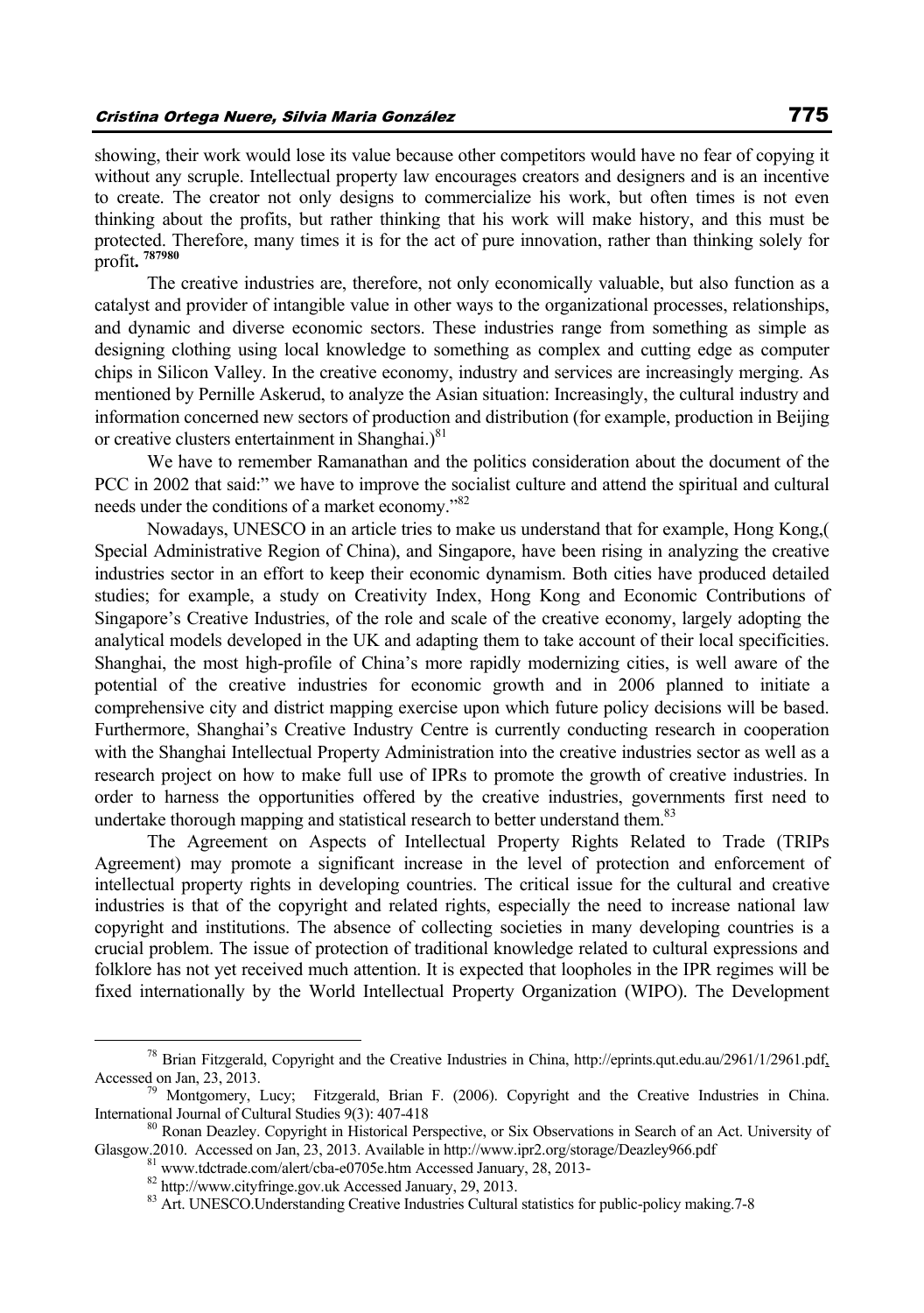Agenda of WIPO should review the issues of IPRs to assure the interest of developing countries development issues related to intellectual property rights.<sup>84</sup>

Copyright is a'bundle'of exclusive rights awarded by law to the authors of literary, artistic or musical works for a limited duration of time. Copyright protects the original expression of idea with the "soul"

Copyright law guarantees that the owner has the right to control the use of his work.

Copyright allows receiving remuneration for using the works (see Para.2, Art. 10, *CCL*)

We can define copyright as a set of economic and moral rights given to the authors to control the use of their works. It is a financial mechanism to compensate creators that is also the basic pillar for these kinds of industries and multinationals. We can say that copyright is in the creative markets in which the demand of these markets has specific characteristics, such as unpredictable consumption. There is a local and global trade through the copyright mechanism, they are income dependant and piracy has a huge impact on these industries, and that is why copyright is a necessary tool to protect the profits of these industries.

Besides, there are some problems that a creative industry has when one tries to enter into the market, some examples being low entry barriers, high fixed cost for creation and the low marginal cost of delivery, excess of supply, and the uncertainty of distribution of the products to the final customer. Likewise, the different products are a handicap, because they increase the cost in the production. They cannot generate economies of scale. 85

### **Conclusion**

As a conclusion, we can say that the culture and the new Communications marketing is so important nowadays, but how can they project the new inventions, the new culture, and creations, without losing Chinese culture, or how can they innovate and develop a country without taking the risk of losing its culture and traditions? Through the legislation and copyright, the folklore is an issue that also needs be protected and is still not really researched.

China is developing its relationship with the rest of the world really fast. China has undergone historic changes. As a new, emerging nation, it will stay unswervingly on the road of peaceful development and unflinchingly implement the opening-up strategy that will lead to mutual benefit and a win-win outcome. Therefore, this path differs widely from the beaten track of the Big Powers throughout history, and this also represents the nation's contributions to the world.

Secondly, China can contribute to the world in differents aspects as: its historical culture, which is one of the unique cultures around the world that has continued unbroken for thousands of years. Also, China has a long standing culture of being very independent and unique, which is the sole culture around the world that has remained uninterrupted for thousands of years. Due to the heavy influence of western culture on the world during the last few centuries, in general, there is a greater overall understanding of western culture throughout the world. Western culture refers to the culture of European origin. The term "Western culture" is used very broadly to refer to a legacy of social norms, ethical values, traditional religious belief and practice.To date, people in the world know very well the enormous contributions made by Western culture to the world, but no culture is perfect, there are always some shortcomings and disadvantages. Therefore, in a sense, the complex problems of the world have a lot to do with the shortcomings of Western culture.

Western culture is based on the civilization of Christendom, in which good and evil, beautiful and ugly things, and the legitimacy and heterodoxy are diametrically opposed to each other and cannot be reconciled.

<sup>&</sup>lt;sup>84</sup>. Edna dos Santos-Duisenberg. The entry into force of the provisions of intellectual property rights. UNCTAD, E-Newsletter, No. 5, May 2007.74.<br><sup>85</sup> Giné, Jaume . China, del right to copyright. Economia exterior. Número 53. 2010.4-15.